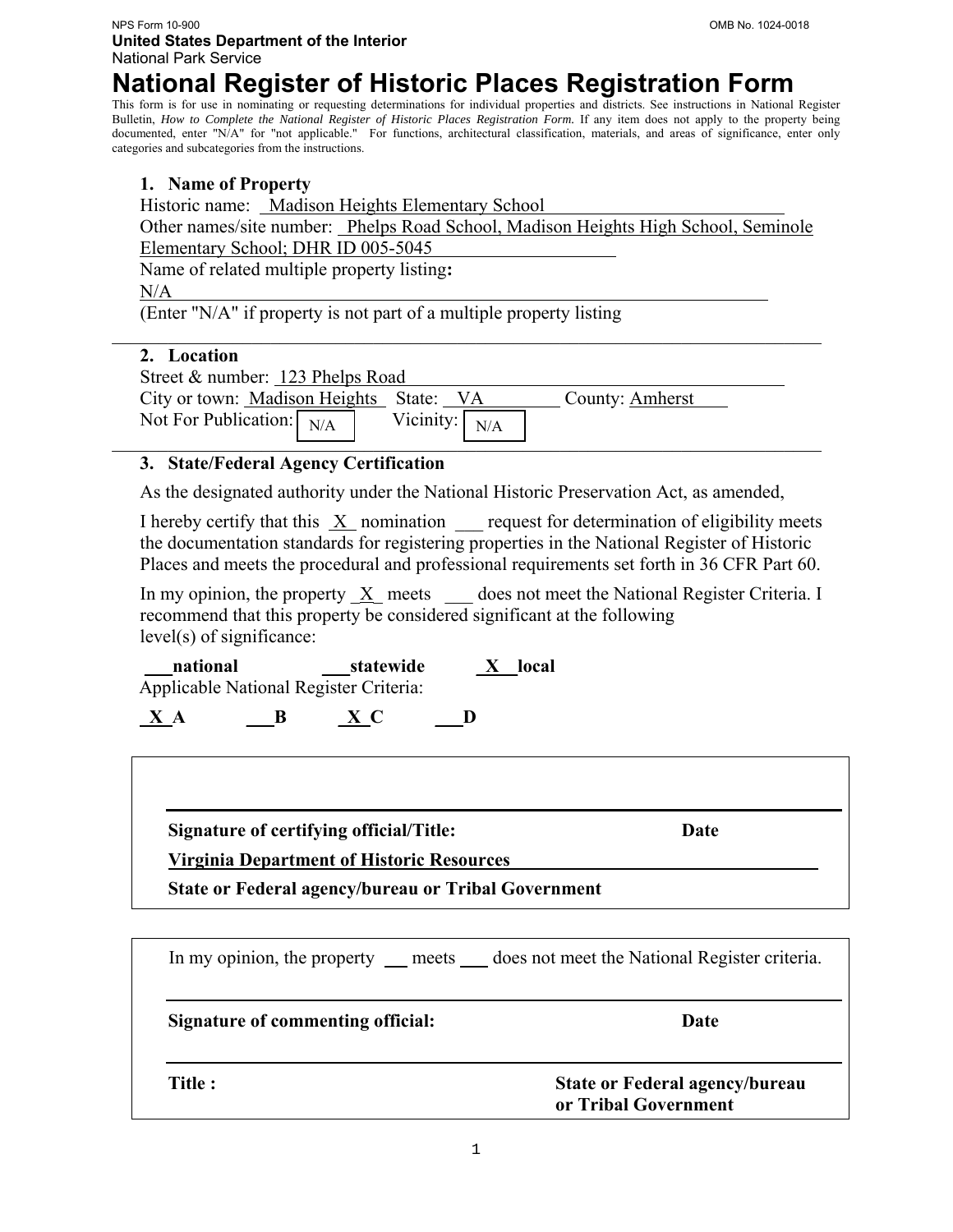United States Department of the Interior National Park Service / National Register of Historic Places Registration Form OMB No. 1024-0018

Madison Heights Elementary School Madison Heights Elementary School Amherst County, VA<br>
Name of Property County and State

County and State

### **4. National Park Service Certification**

I hereby certify that this property is:

entered in the National Register

determined eligible for the National Register

determined not eligible for the National Register

**removed from the National Register** 

 $\longrightarrow$  other (explain:)  $\longrightarrow$ 

Signature of the Keeper Date of Action

 $\mathcal{L}_\mathcal{L} = \mathcal{L}_\mathcal{L} = \mathcal{L}_\mathcal{L} = \mathcal{L}_\mathcal{L} = \mathcal{L}_\mathcal{L} = \mathcal{L}_\mathcal{L} = \mathcal{L}_\mathcal{L} = \mathcal{L}_\mathcal{L} = \mathcal{L}_\mathcal{L} = \mathcal{L}_\mathcal{L} = \mathcal{L}_\mathcal{L} = \mathcal{L}_\mathcal{L} = \mathcal{L}_\mathcal{L} = \mathcal{L}_\mathcal{L} = \mathcal{L}_\mathcal{L} = \mathcal{L}_\mathcal{L} = \mathcal{L}_\mathcal{L}$ 

### **5. Classification**

# **Ownership of Property**

 (Check as many boxes as apply.)  $n_{\text{wint}}$ 

| Private:         |  |
|------------------|--|
| Public – Local   |  |
| Public – State   |  |
| Public – Federal |  |

# **Category of Property**

(Check only **one** box.)

| Building(s)     | Χ |
|-----------------|---|
| <b>District</b> |   |
| Site            |   |
| Structure       |   |
| Object          |   |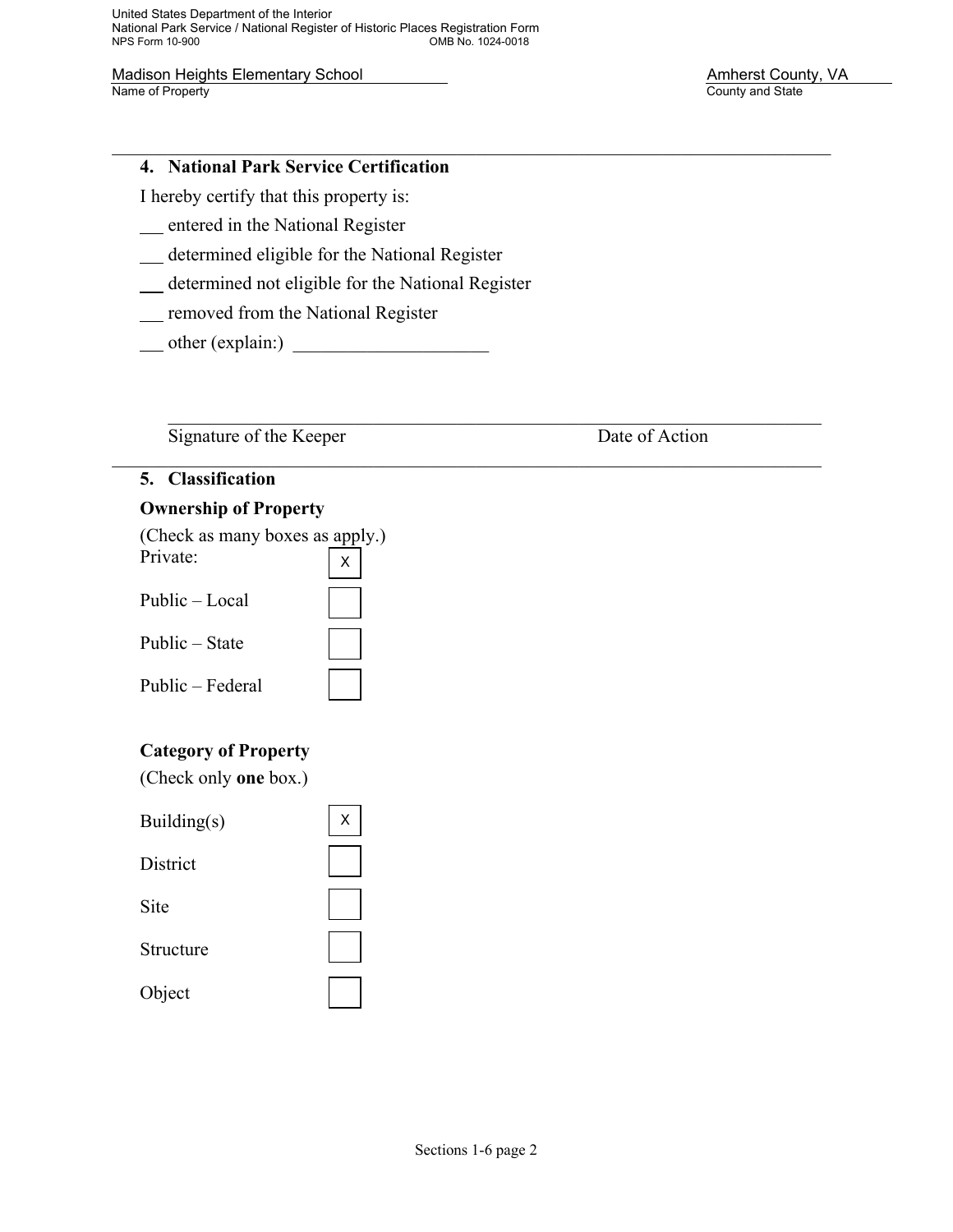Madison Heights Elementary School Madison Heights Elementary School Amherst County, VA<br>
Name of Property County and State

County and State

# **Number of Resources within Property**

| (Do not include previously listed resources in the count) |                 |            |
|-----------------------------------------------------------|-----------------|------------|
| Contributing                                              | Noncontributing |            |
|                                                           |                 | buildings  |
|                                                           |                 | sites      |
|                                                           |                 | structures |
|                                                           |                 | objects    |
|                                                           |                 | Total      |

Number of contributing resources previously listed in the National Register  $\qquad 0$  $\mathcal{L}_\mathcal{L} = \mathcal{L}_\mathcal{L} = \mathcal{L}_\mathcal{L} = \mathcal{L}_\mathcal{L} = \mathcal{L}_\mathcal{L} = \mathcal{L}_\mathcal{L} = \mathcal{L}_\mathcal{L} = \mathcal{L}_\mathcal{L} = \mathcal{L}_\mathcal{L} = \mathcal{L}_\mathcal{L} = \mathcal{L}_\mathcal{L} = \mathcal{L}_\mathcal{L} = \mathcal{L}_\mathcal{L} = \mathcal{L}_\mathcal{L} = \mathcal{L}_\mathcal{L} = \mathcal{L}_\mathcal{L} = \mathcal{L}_\mathcal{L}$ 

**6. Function or Use Historic Functions**  (Enter categories from instructions.) EDUCATION/School

 $\mathcal{L}=\frac{1}{2}\sum_{i=1}^{n} \frac{1}{2} \sum_{i=1}^{n} \frac{1}{2} \sum_{i=1}^{n} \frac{1}{2} \sum_{i=1}^{n} \frac{1}{2} \sum_{i=1}^{n} \frac{1}{2} \sum_{i=1}^{n} \frac{1}{2} \sum_{i=1}^{n} \frac{1}{2} \sum_{i=1}^{n} \frac{1}{2} \sum_{i=1}^{n} \frac{1}{2} \sum_{i=1}^{n} \frac{1}{2} \sum_{i=1}^{n} \frac{1}{2} \sum_{i=1}^{n} \frac{1}{2} \sum_{i$ 

 $\mathcal{L}=\frac{1}{2}\sum_{i=1}^{n} \frac{1}{2} \sum_{i=1}^{n} \frac{1}{2} \sum_{i=1}^{n} \frac{1}{2} \sum_{i=1}^{n} \frac{1}{2} \sum_{i=1}^{n} \frac{1}{2} \sum_{i=1}^{n} \frac{1}{2} \sum_{i=1}^{n} \frac{1}{2} \sum_{i=1}^{n} \frac{1}{2} \sum_{i=1}^{n} \frac{1}{2} \sum_{i=1}^{n} \frac{1}{2} \sum_{i=1}^{n} \frac{1}{2} \sum_{i=1}^{n} \frac{1}{2} \sum_{i$ 

**Current Functions**  (Enter categories from instructions.) VACANT/NOT IN USE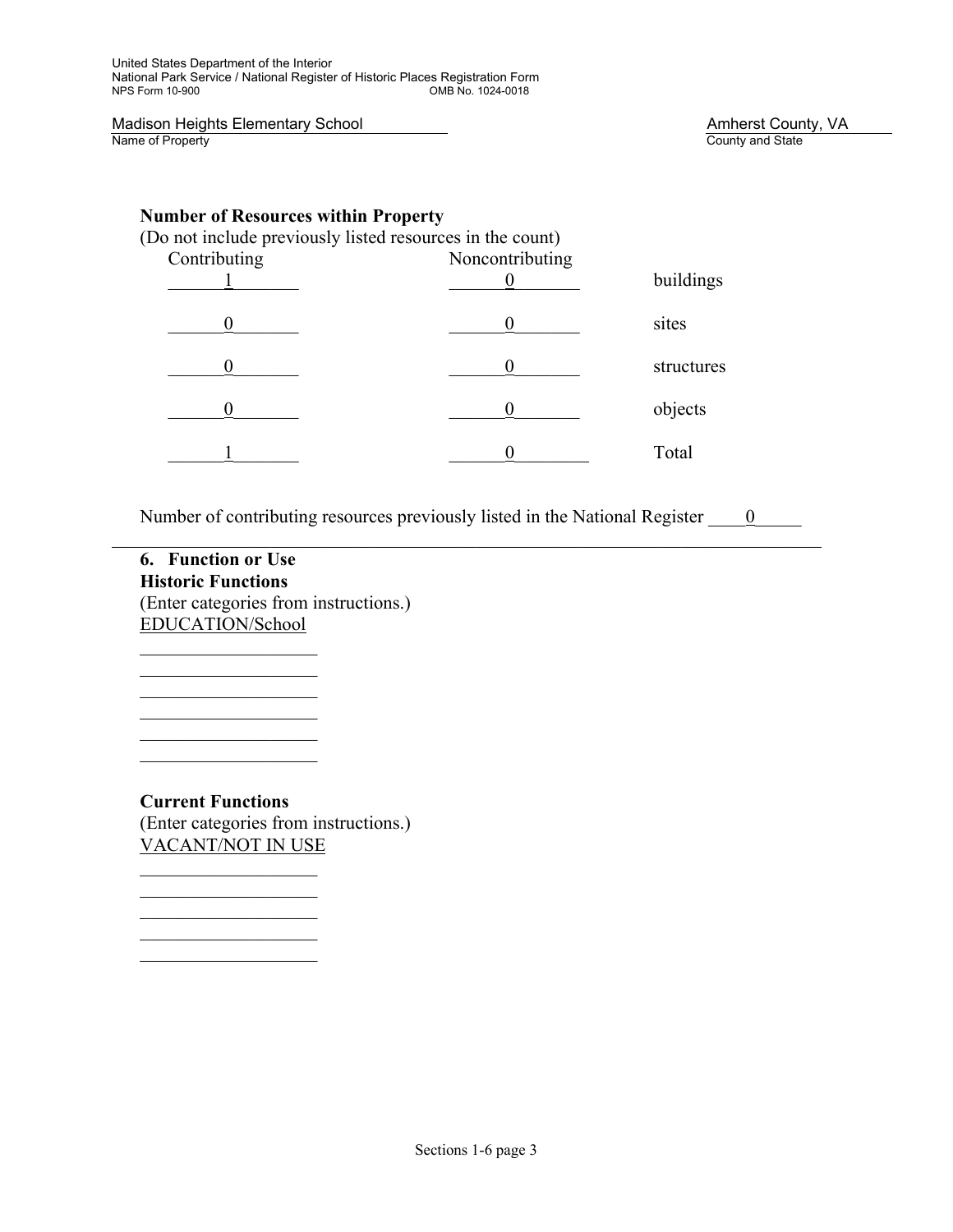# **7. Description**

 **Architectural Classification** 

(Enter categories from instructions.) LATE 19<sup>TH</sup> & 20<sup>TH</sup> CENTURY REVIVALS/ Colonial Revival/ Georgian Revival MODERN MOVEMENT/International Style\_

 $\overline{\phantom{a}}$  ,  $\overline{\phantom{a}}$  ,  $\overline{\phantom{a}}$  ,  $\overline{\phantom{a}}$  ,  $\overline{\phantom{a}}$  ,  $\overline{\phantom{a}}$  ,  $\overline{\phantom{a}}$  ,  $\overline{\phantom{a}}$  ,  $\overline{\phantom{a}}$  ,  $\overline{\phantom{a}}$  ,  $\overline{\phantom{a}}$  ,  $\overline{\phantom{a}}$  ,  $\overline{\phantom{a}}$  ,  $\overline{\phantom{a}}$  ,  $\overline{\phantom{a}}$  ,  $\overline{\phantom{a}}$  $\mathcal{L}=\underbrace{\mathcal{L}=\mathcal{L}=\mathcal{L}=\mathcal{L}=\mathcal{L}=\mathcal{L}=\mathcal{L}=\mathcal{L}=\mathcal{L}=\mathcal{L}=\mathcal{L}=\mathcal{L}=\mathcal{L}=\mathcal{L}=\mathcal{L}=\mathcal{L}=\mathcal{L}=\mathcal{L}=\mathcal{L}=\mathcal{L}=\mathcal{L}=\mathcal{L}=\mathcal{L}=\mathcal{L}=\mathcal{L}=\mathcal{L}=\mathcal{L}=\mathcal{L}=\mathcal{L}=\mathcal{L}=\mathcal{L}=\mathcal{L}=\mathcal{L}=\mathcal{L}=\mathcal{L}=\$  $\mathcal{L}=\underbrace{\mathcal{L}=\mathcal{L}=\mathcal{L}=\mathcal{L}=\mathcal{L}=\mathcal{L}=\mathcal{L}=\mathcal{L}=\mathcal{L}=\mathcal{L}=\mathcal{L}=\mathcal{L}=\mathcal{L}=\mathcal{L}=\mathcal{L}=\mathcal{L}=\mathcal{L}=\mathcal{L}=\mathcal{L}=\mathcal{L}=\mathcal{L}=\mathcal{L}=\mathcal{L}=\mathcal{L}=\mathcal{L}=\mathcal{L}=\mathcal{L}=\mathcal{L}=\mathcal{L}=\mathcal{L}=\mathcal{L}=\mathcal{L}=\mathcal{L}=\mathcal{L}=\mathcal{L}=\$ 

 $\overline{\phantom{a}}$  ,  $\overline{\phantom{a}}$  ,  $\overline{\phantom{a}}$  ,  $\overline{\phantom{a}}$  ,  $\overline{\phantom{a}}$  ,  $\overline{\phantom{a}}$  ,  $\overline{\phantom{a}}$  ,  $\overline{\phantom{a}}$  ,  $\overline{\phantom{a}}$  ,  $\overline{\phantom{a}}$  ,  $\overline{\phantom{a}}$  ,  $\overline{\phantom{a}}$  ,  $\overline{\phantom{a}}$  ,  $\overline{\phantom{a}}$  ,  $\overline{\phantom{a}}$  ,  $\overline{\phantom{a}}$ 

 $\overline{\phantom{a}}$  ,  $\overline{\phantom{a}}$  ,  $\overline{\phantom{a}}$  ,  $\overline{\phantom{a}}$  ,  $\overline{\phantom{a}}$  ,  $\overline{\phantom{a}}$  ,  $\overline{\phantom{a}}$  ,  $\overline{\phantom{a}}$  ,  $\overline{\phantom{a}}$  ,  $\overline{\phantom{a}}$  ,  $\overline{\phantom{a}}$  ,  $\overline{\phantom{a}}$  ,  $\overline{\phantom{a}}$  ,  $\overline{\phantom{a}}$  ,  $\overline{\phantom{a}}$  ,  $\overline{\phantom{a}}$ 

**Materials:** (enter categories from instructions.) Principal exterior materials of the property: BRICK, CONCRETE; WOOD; METAL; GLASS, STONE, STUCCO

### **Narrative Description**

(Describe the historic and current physical appearance and condition of the property. Describe contributing and noncontributing resources if applicable. Begin with **a summary paragraph** that briefly describes the general characteristics of the property, such as its location, type, style, method of construction, setting, size, and significant features. Indicate whether the property has historic integrity.)

#### **Summary Paragraph**

Madison Heights Elementary School, located in Amherst County, Virginia, was constructed ca. 1939, adjacent to an earlier high school constructed ca. 1925. Originally operating as the area's school for white students, the high school had a large central auditorium with classrooms surrounding it on three sides. Rear additions to the high school occurred in 1930, 1934, and 1937. In 1965, the ca. 1925 high school building was demolished to accommodate a Modern addition to the elementary school. Completed through use of Public Works Administration (PWA) funds, the ca. 1939 Georgian Revival style elementary school is a two-story building with Flemish-bond-variant exterior walls, and classically influenced features such as large double-hung windows, jack arches, and Doric engaged columns. Today, the ca. 1939 elementary school reads as the focal point of the building, with all of the high school additions and the 1966 elementary school addition extending from it. All of the sections of the school retain differentiating exterior design elements and interior architectural features that evidence their respective periods of construction. Although neglect, failed roofs, and water damage have resulted in deterioration in some areas of the building, overall the evolved school building retains integrity of location, design, setting, materials, workmanship, feeling, and association as a consolidated school that served a rural community through much of the twentieth century.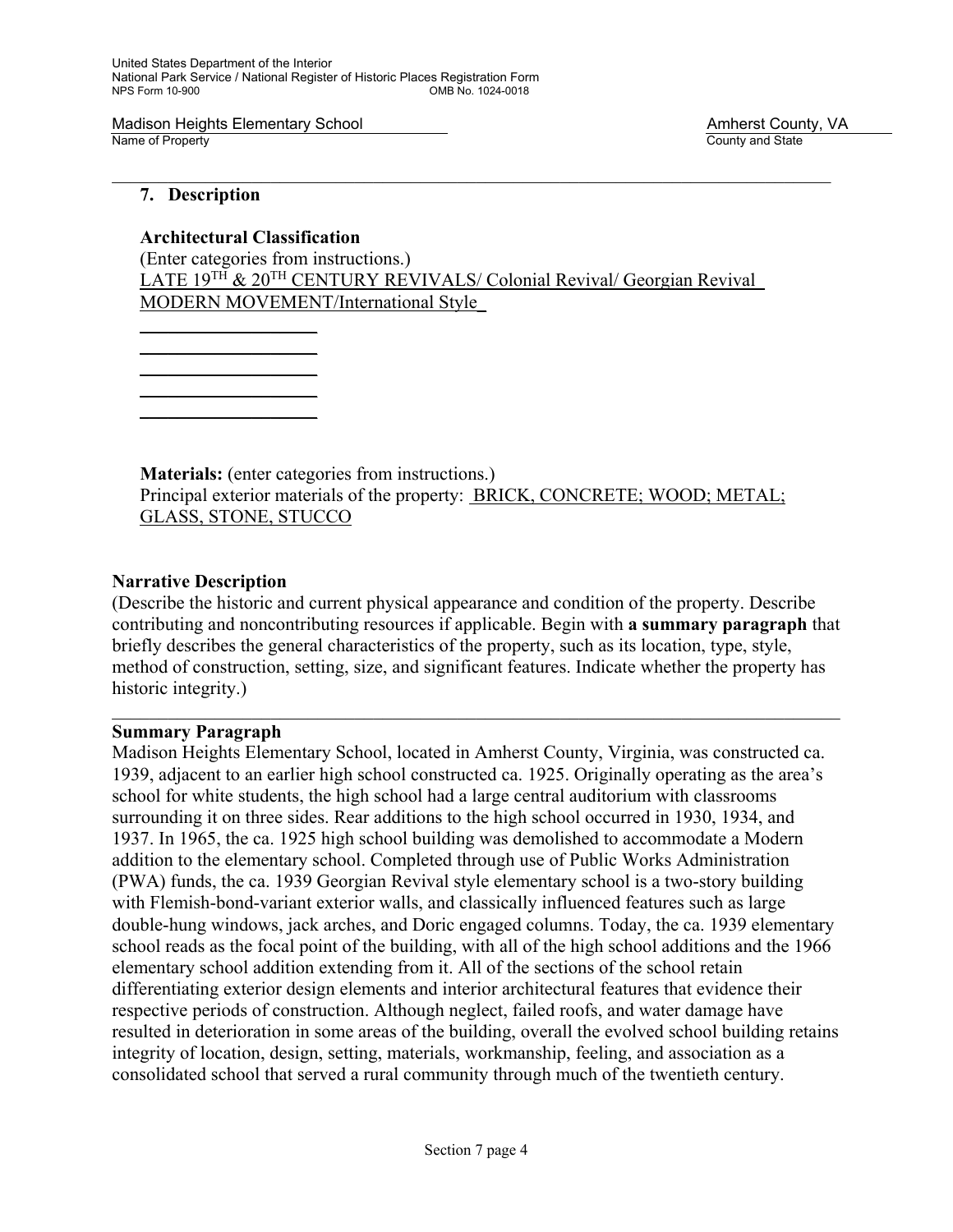### **Narrative Description**

### **Site Description**

The Madison Heights Elementary School is located in the unincorporated community of Madison Heights in Amherst County, Virginia, within a small twentieth century residential area just off the Lynchburg Expressway/US Route 29, a key corridor through Lynchburg and Amherst. Oriented along Phelps Road, the nearly three-acre property is roughly bounded by Phelps Road to the southwest, Center Street to the southeast, a large field to the northeast, and residential properties and the Madison Heights Water Office to the northwest. The school has a lawn in front, modestly elevated above Phelps Road, and a large asphalt parking lot is located behind the school to the northeast. Other site features include grass lawns, a few large trees, and multiple sidewalks connecting sections of the building via several access points.

The Madison Heights High School was originally constructed ca. 1925, with additions in 1930, 1934, and 1937. In 1939, the Madison Heights Elementary School was built adjacent to the 1925 high school. In 1966, the 1925 high school building was demolished to make way for a Modern addition to the elementary school. After construction of the ca. 1939 elementary school, it and the high school shared a cafeteria, indicating the interconnected relationship between the two educational facilities during the middle decades of the twentieth century. The following description begins with the ca. 1930 elementary school, which since the mid-1960s has been the focal point of the building. The sequence of construction is illustrated on the attached Sketch Map.

### Ca. 1939 Elementary School

Located next to the original high school building on the northwest side of the property, the ca. 1939 Georgian Revival elementary school maintains much of its historic architectural integrity. Characterized by austere Georgian Revival symmetry, this two-story building is T-shaped with a five-bay, side gable central block and a two-bay, wing on each side of the central block, as well as a one-story wing off the central block's rear elevation. It has a brick foundation and Flemishbond-variant brick exterior walls. The roof is covered with standing-seam metal, with a steeplypitched side gable roof on the central block, a low-pitched gable roof on the rear wing, and steeply pitched flat-topped hipped roofs on the side wings. The central block has a parapet on each gabled roof end. The parapets each have a symmetrically placed pair of interior end brick chimneys, each with brick corbelling at the top. An additional interior chimney is located on the southwest end of the rear wing. The central block features a frieze and cornice with modillions. The southeast and northwest wings have a simple cornice and frieze, while the rear wing has a simple cornice.

The focal point of the main façade, or southwest elevation, is the ornate Georgian Revival door surround with paneled wall insets. The entry has an inset six-paneled double door with a sevenlight transom window. Additionally, the door surround has a full entablature with dentils and two fluted Doric engaged columns flanking the entry. A concrete stoop with a metal railing connects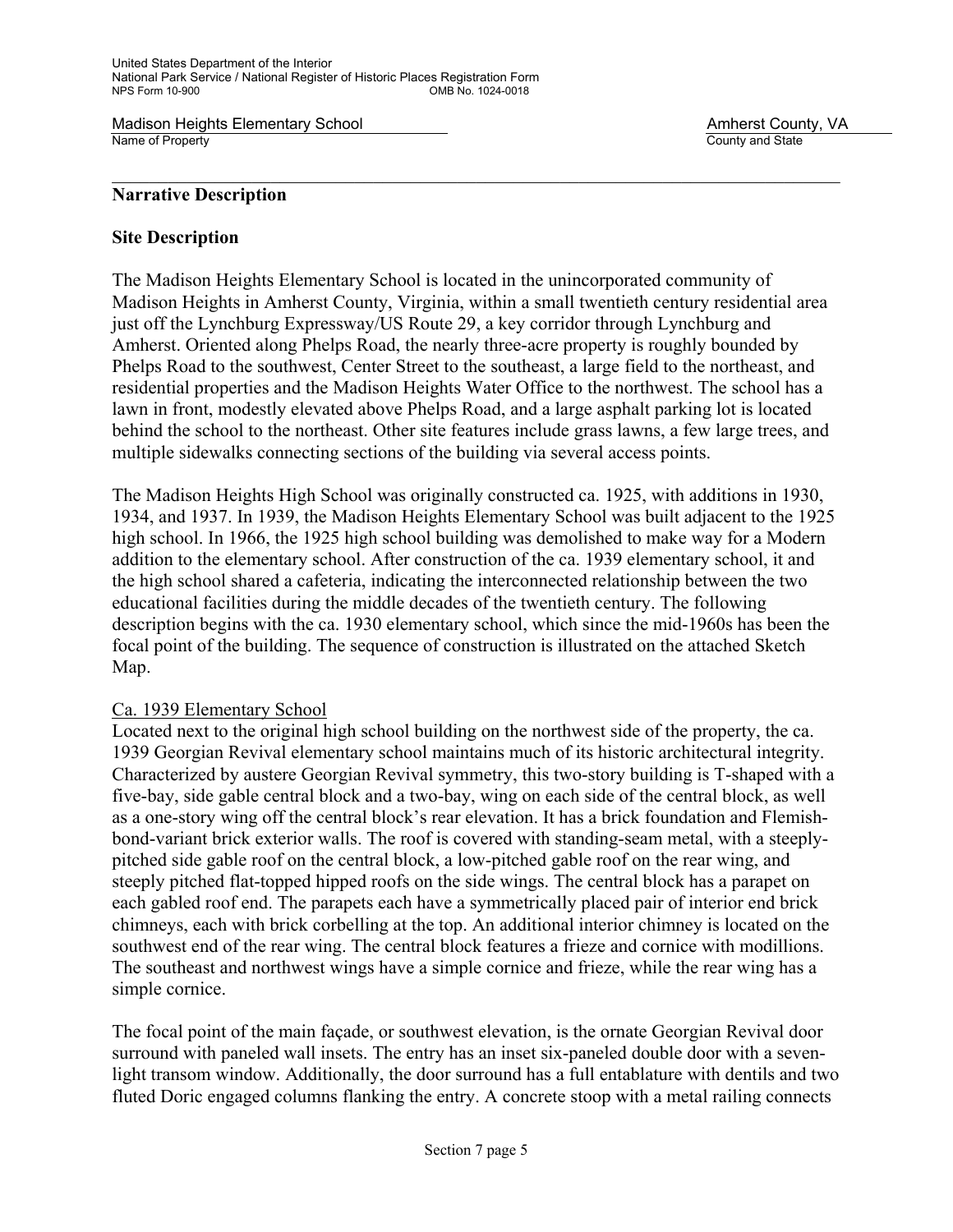to a front sidewalk leading to Phelps Road, which fronts the building. A twenty-four-light circular window with four keystones is located in the central bay of the façade just above the entrance. The first and second story each feature four bays of paired twelve-over-twelve doublehung wood sash windows on either side of the central entrance; the windows are accented with jack arches and keystones. Openings on the side and rear elevations of the southeast and northwest wings are minimal. Additional windows have fixed twenty-light steel window sash and a four-over-two with an awning in the upper sash. The rear, one-story wing is lined with windows on the southeast and northwest elevations, which primarily include paired double-hung twelve-over-twelve wood sash. Other windows feature four-over-two awning sash and twelvelight fixed metal windows. The ca. 1939 block's northeast wall borders the 1966 Modern addition.

The ca. 1939 school's interior retains its original T-shaped layout including original hallway and classroom layouts, with most historic architectural details and features intact as well. The hallways have tile wainscoting and plaster walls and ceiling finishes. Stairways also have tile wainscoting as well as original cast iron railings. Classrooms retain historic blackboards and several maintain their historic wood paneling. Entries to classrooms feature historic doors with a single wood panel topped by nine lights. Three-light transoms exist over many of the classroom doors. Closets and storage areas feature two-panel wooden doors. Within restrooms, the same type of wall tiles as used in the hallways are extended from floor to ceiling.

In addition to being widely popular styles for public buildings during the early twentieth century, the Colonial Revival and Georgian Revival styles of the ca. 1939 building are in keeping with the traditional architectural styles favored by New Deal construction programs such as the Public Works Administration. A defining characteristic of many New Deal public buildings was that styles referenced local vernacular traditions; thus, adobe buildings were built in New Mexico, while Virginia received red-brick buildings with white-painted embellishments such as columns and cornices.

# 1966 Rear Addition to Elementary School Building

This one-story, rectangular rear wing was added onto the ca. 1939 elementary school building in 1966. Characterized by the severity and lack of ornamentation of the Modern Movement, it has a brick foundation, running bond brick exterior walls, a flat asphalt roof, and a simple cornice and frieze. This addition is lower in height than the 1939 building's original rear extension, and it extends a few feet past the northwest wall of the 1939 wing.

The 1966 addition's southeast and northwest elevations are lined with character-defining horizontal ribbon windows interspersed with three covered entrance doors on each elevation. These asymmetrically-placed entrances are reflective of interior uses. Each has a narrow brick stoop and a one-bay, flat-roofed, metal overhang supported by narrow metal posts. The northeast (rear) elevation has one central, recessed, double door entrance.

### 1930 Addition to High School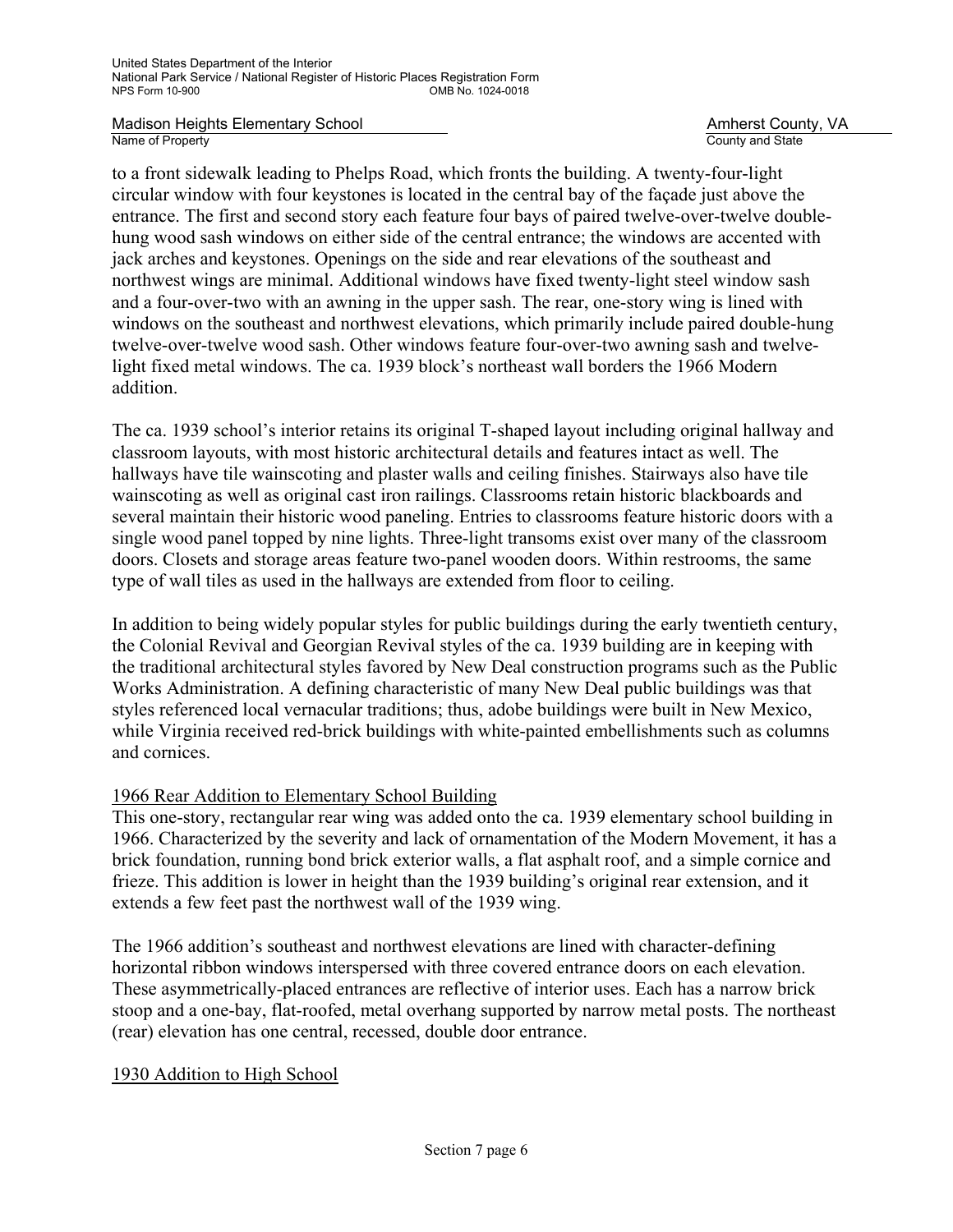Prior to the demolition of the ca. 1925 high school building in 1965, the high school expanded by means of multiple additions throughout the mid-twentieth century. The first was a Colonial Revival, rectangular rear addition that was added onto the northeast end of the building in 1930. Situated perpendicular to the original high school building, this addition remains extant, and is fronted by Center Street, which defines the southeastern boundary of the school property.

The one-story, rectangular 1930 addition has a parged concrete foundation and water table, sixcourse common bond brick walls, and a front-gabled standing-seam metal roof. The addition has a wide, boxed eave overhang with a broken eave return on the northeast (side) elevation. The northeast elevation is a simple brick wall with no openings. The southeast (front) elevation has two sets of ribbon windows, each with five double-hung six-over-six windows. The southwest and northwest elevations are covered by later additions.

# 1934 Addition to High School

The second addition to the demolished ca. 1925 high school was another rectangular rear addition that parallels the 1930 addition and was added onto the northwest corner of the high school in 1934. The one-story, rectangular addition's design and materials are almost a copy of the 1930 addition, with a concrete foundation, six-course common bond brick walls, and a frontgabled standing-seam metal roof. The 1934 wing has a wide, boxed eave overhang with a broken eave return on the northeast (rear) elevation. The northeast elevation is a blind brick wall. The northwest (side) elevation has two sets of ribbon windows, each with five double-hung six-oversix sash. The southwest and southeast elevations are covered by later additions.

### 1937 Addition to High School

This two-room ca. 1937 addition was constructed perpendicular to, and within the space between, the 1930 and 1934 additions. It thus formed the fourth (northeast) side of a small courtyard area that was formed by the ca. 1925 original high school building to the southwest, the 1930 addition to the southeast, and the 1934 addition to the northwest. The northeast half of the addition extends beyond the northeast elevations of the 1930 and 1933 additions. While the 1937 wing's detailing is largely consistent with the Colonial Revival elements seen in the two earlier additions, changes in design are apparent within the roofline and brick detailing. This onestory, rectangular addition has a concrete foundation, six-course common bond brick walls, and a side-gabled standing-seam metal roof. It has a wide, boxed eave overhang with an eave return on the northwest and southeast elevations until they meet the previous additions. There are two brick, recessed entries articulated with a masonry arch located on each side of the main gable section and flush with the 1930 and 1934 additions. These entrances appear to relate to the corridors of the 1930 and 1934 additions. The northeast elevation has two sets of paired windows that are currently boarded up. The northwest and southeast elevations are only brick on the small exposed sections, while the majority of these elevations are covered by the neighboring additions. The southwest elevation borders the courtyard and is not visible from an exterior vantage point at this time.

# 1966 Auditorium Addition (on site of demolished ca. 1925 high school building)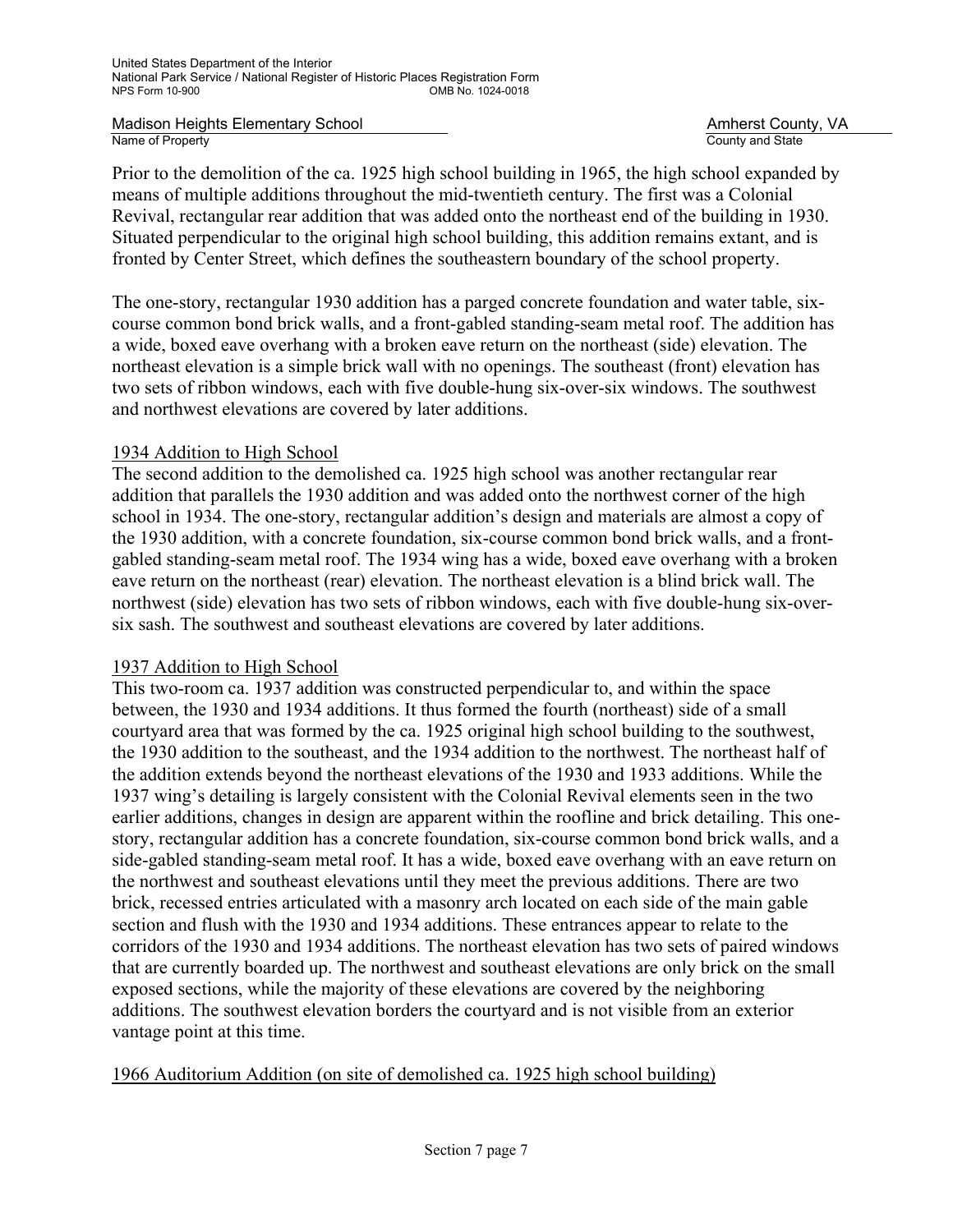In 1966, the original ca. 1925 high school building was demolished, and in its place, a new auditorium addition and connecting corridor were built. With the construction of this addition, the previous high school additions and new addition were completely interconnected to the 1939 elementary school building, creating a single large building. The 1966 addition accessed the two early 1930s additions via a rear corridor, and reached the southeast wing of the 1939 elementary school building via a central corridor.

The one-story, International Style addition consists of a large central auditorium, a connecting corridor on the northeast wall, and a wing on both the southeast and northwest sides of the auditorium. It has a brick foundation, running bond brick veneer walls, and a flat asphalt roof. Other than a simple cornice, the addition's decorative detailing is primarily limited to the two covered corner entrances where the auditorium connects to each wing on the southwest elevation. The lack of ornamentation is a hallmark of the International Style. The two covered entrances each have decorative concrete breezeblocks or screens on each side of the entry, a character-defining mid-twentieth century architectural design feature. The first entrance is set within the corner of the southwest elevation, with the auditorium entrance to the west featuring double-leaf metal doors with a large, square, single-light transoms and, to the east, the entrance to the wing, having a set of three metal doors, each topped with a large, square transom light. In the southeast corner entrance, the entrance to the auditorium has double-leaf metal doors with large, square transom lights, and, unlike the west covered entrance area, there is no adjacent entrance to the wing. Additional entrances include two receiving docks. One is located at the northwest (rear) corner of the building and the other is at the east corner of the auditorium's southeast wing and accessed via a side driveway that enters the property from Center Street.

The auditorium block has three large, steel-framed, multiple-light window sash on the southwest (front) elevation, and one on the southwest end of both the southeast (side) and northwest (rear) elevations. Additional narrow, horizontally-oriented two-over-two clerestory windows run along the southeast and northwest elevations of the auditorium block Each wing has three window openings on the southwest (front) elevation, which are currently boarded up. The southeast (side) elevation of the southeast wing has three additional, horizontally oriented window openings that are currently boarded up as well.

The 1966 addition's interior has some areas with substantial water damage due to roof failure. Much of the ceiling and linoleum floor tiles have failed, and the auditorium is fully exposed to the elements in sections. Despite this, many original interior built-in furnishings, blackboards, and doors remain intact.

### 1966 Library Addition

A new reading room for the library was added as part of the 1966 alterations. This addition is located in the southeast corner of the courtyard area, and is appended to the northwest elevation of the 1930 high school addition and southwest elevation of the 1937 high school addition. It was connected to the 1930 addition via a double-door entrance, and to the existing reading room in the 1937 addition through a single-leaf door along the northeast wall. The 1966 addition's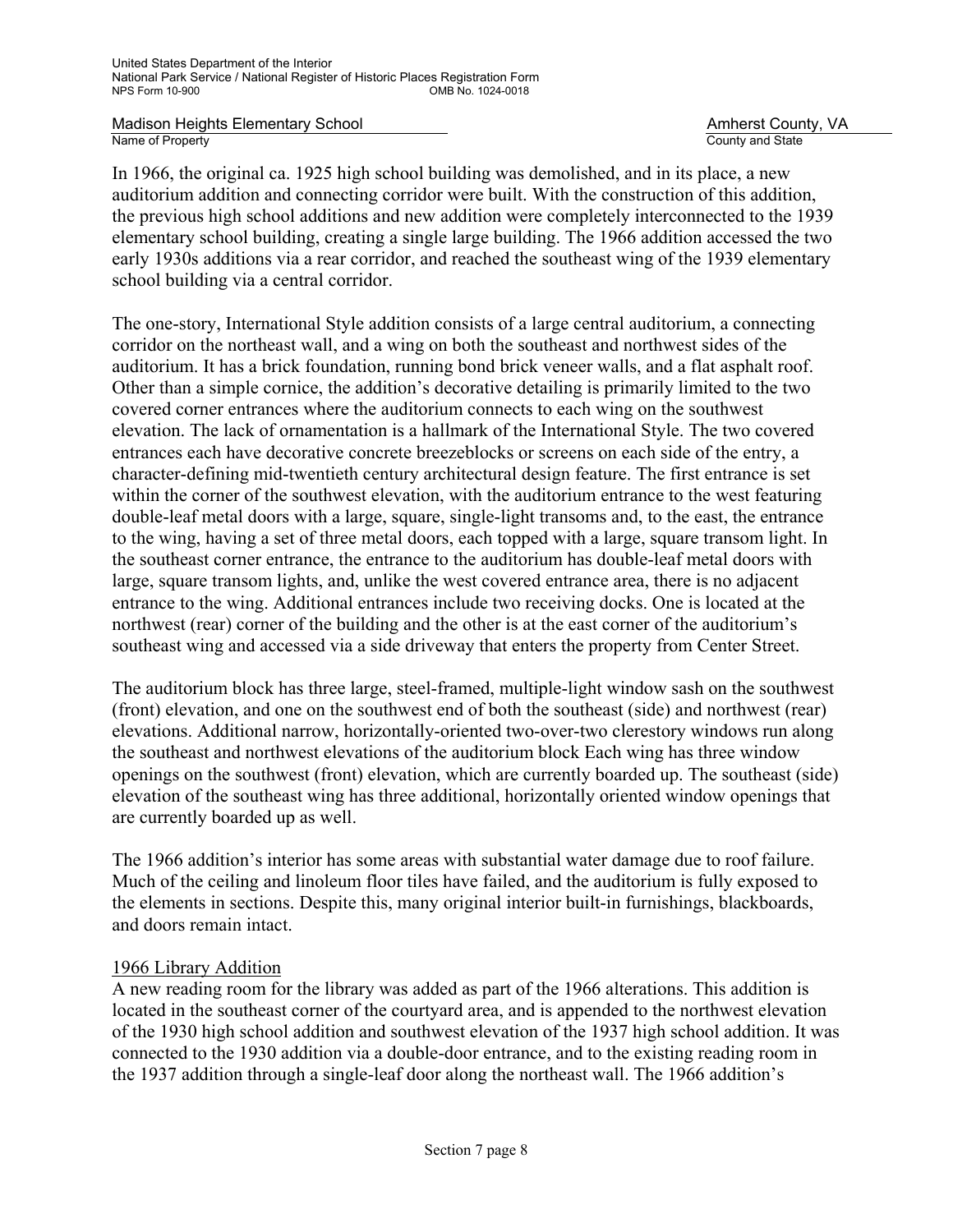northwest wall is open to the courtyard, while the southwest, southeast, and northeast walls are covered by neighboring additions. The interior of the reading room is inaccessible at this time.

### **Integrity Analysis**

The former Madison Heights Elementary School retains high levels of historic and architectural integrity despite considerable physical deterioration in some areas. Although the town of Madison Heights has become increasingly suburban due to growth associated with the neighboring City of Lynchburg, the school property maintains its historic setting and location within the early twentieth century neighborhood that it originally served. The school building's various expansions over time were designed to accommodate changing pedagogical techniques and growing student enrollments. The 1939 elementary school and its additions retain their original and distinct historic plans, form, space, structure, and architectural styles, as only the ca. 1925 high school building was demolished during the property's evolution. As a result, the building overall maintains integrity of design associated with the 1939-1966 period of significance, a time that encompassed immense cultural changes related to technological innovation, population growth, and economic expansion. Because the building is currently only in fair condition, with portions of roof failure, some of the historic materials, including some windows panes, have been lost. The majority of the historic building materials, however, are extant and retain their original placement, configuration, and spatial relationships. Both the interior and exterior of the building demonstrate integrity of workmanship that illustrates changes in architectural tastes and building materials (such as the transition from plaster wall and ceiling finishes to drywall and dropped ceilings with acoustic tiles). Retention of earlier woodwork, doors, transoms, wall tile, and wood window sash throughout the building are character-defining aspects of the various 1930s sections, while the 1960s sections have simpler metal-framed sash, painted concrete block walls, suspended fluorescent light fixtures that are typical of this era of construction. The property has high integrity of association due to its multiple-decade use as a consolidated public school serving the white children of Madison Heights from the 1930s through the mid-1960s. The building's physical evolution tells the story of its changing educational uses, thus confirming its integrity of feeling.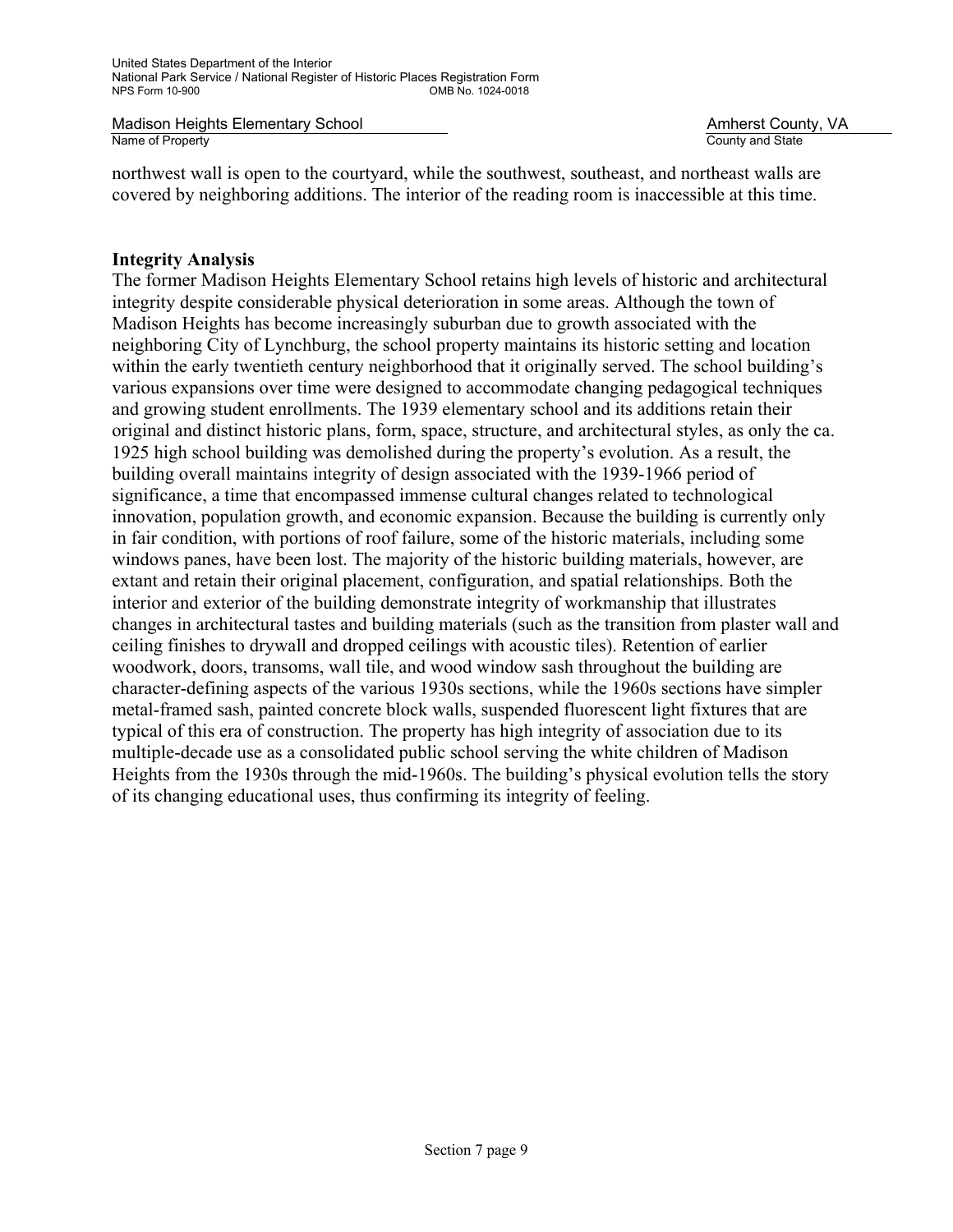#### **8. Statement of Significance**

#### **Applicable National Register Criteria**

(Mark "x" in one or more boxes for the criteria qualifying the property for National Register listing.)

- A. Property is associated with events that have made a significant contribution to the broad patterns of our history.
- 

X

X

- B. Property is associated with the lives of persons significant in our past.
- C. Property embodies the distinctive characteristics of a type, period, or method of construction or represents the work of a master, or possesses high artistic values, or represents a significant and distinguishable entity whose components lack individual distinction.
	- D. Property has yielded, or is likely to yield, information important in prehistory or history.

### **Criteria Considerations**

(Mark "x" in all the boxes that apply.)

- A. Owned by a religious institution or used for religious purposes
- - B. Removed from its original location
- 
- C. A birthplace or grave
- D. A cemetery
- E. A reconstructed building, object, or structure
- F. A commemorative property
- G. Less than 50 years old or achieving significance within the past 50 years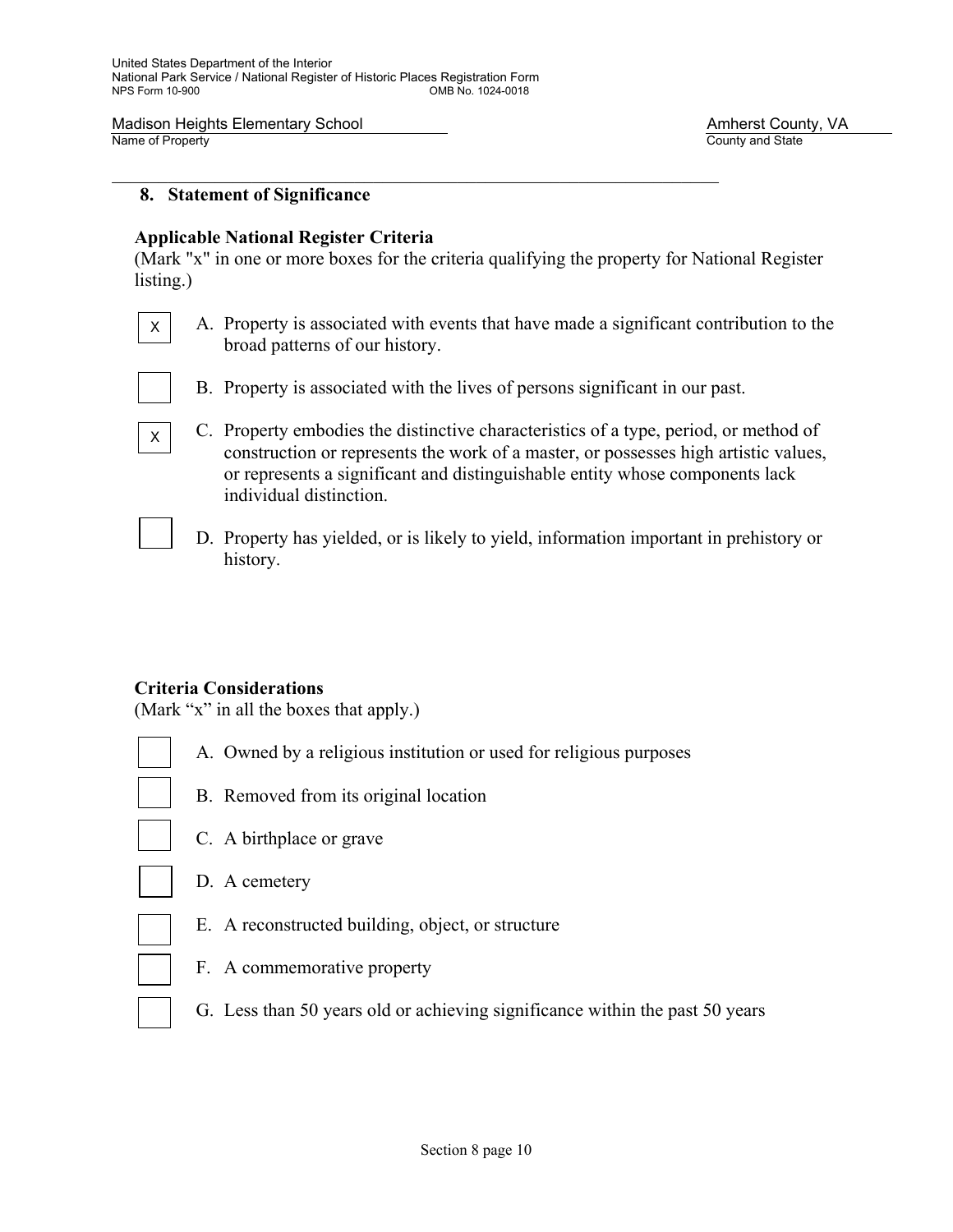United States Department of the Interior National Park Service / National Register of Historic Places Registration Form OMB No. 1024-0018

Madison Heights Elementary School Madison Heights Elementary School Amherst County, VA<br>
Name of Property County and State

County and State

### **Areas of Significance**  (Enter categories from instructions.) EDUCATION\_\_\_\_\_\_\_ **ARCHITECTURE**

**Period of Significance** 

 $\overline{\phantom{a}}$  , where  $\overline{\phantom{a}}$ 

 $\overline{\phantom{a}}$  , where  $\overline{\phantom{a}}$  $\overline{\phantom{a}}$  , where  $\overline{\phantom{a}}$ 

 $\overline{\phantom{a}}$  , where  $\overline{\phantom{a}}$ 

\_1930-1966\_\_\_\_\_\_\_\_\_\_  $\overline{\phantom{a}}$  , where  $\overline{\phantom{a}}$ 

# **Significant Dates**

\_1930 1934 1937 1939 1966\_

# **Significant Person**

 $\overline{\phantom{a}}$  , where  $\overline{\phantom{a}}$  $\overline{\phantom{a}}$  , where  $\overline{\phantom{a}}$ 

(Complete only if Criterion B is marked above.)  $N/A$ 

# **Cultural Affiliation**

 $\mathcal{L}=\underbrace{\mathcal{L}=\mathcal{L}=\mathcal{L}=\mathcal{L}=\mathcal{L}=\mathcal{L}=\mathcal{L}=\mathcal{L}=\mathcal{L}=\mathcal{L}=\mathcal{L}=\mathcal{L}=\mathcal{L}=\mathcal{L}=\mathcal{L}=\mathcal{L}=\mathcal{L}=\mathcal{L}=\mathcal{L}=\mathcal{L}=\mathcal{L}=\mathcal{L}=\mathcal{L}=\mathcal{L}=\mathcal{L}=\mathcal{L}=\mathcal{L}=\mathcal{L}=\mathcal{L}=\mathcal{L}=\mathcal{L}=\mathcal{L}=\mathcal{L}=\mathcal{L}=\mathcal{L}=\$  $\mathcal{L}=\underbrace{\mathcal{L}=\mathcal{L}=\mathcal{L}=\mathcal{L}=\mathcal{L}=\mathcal{L}=\mathcal{L}=\mathcal{L}=\mathcal{L}=\mathcal{L}=\mathcal{L}=\mathcal{L}=\mathcal{L}=\mathcal{L}=\mathcal{L}=\mathcal{L}=\mathcal{L}=\mathcal{L}=\mathcal{L}=\mathcal{L}=\mathcal{L}=\mathcal{L}=\mathcal{L}=\mathcal{L}=\mathcal{L}=\mathcal{L}=\mathcal{L}=\mathcal{L}=\mathcal{L}=\mathcal{L}=\mathcal{L}=\mathcal{L}=\mathcal{L}=\mathcal{L}=\mathcal{L}=\$ 

 $N/A$ 

### **Architect/Builder**  Dixon, W. Irving (architect) Vail, Charles Lee Jr. (architect) W.B. English Lumber Co. (builder)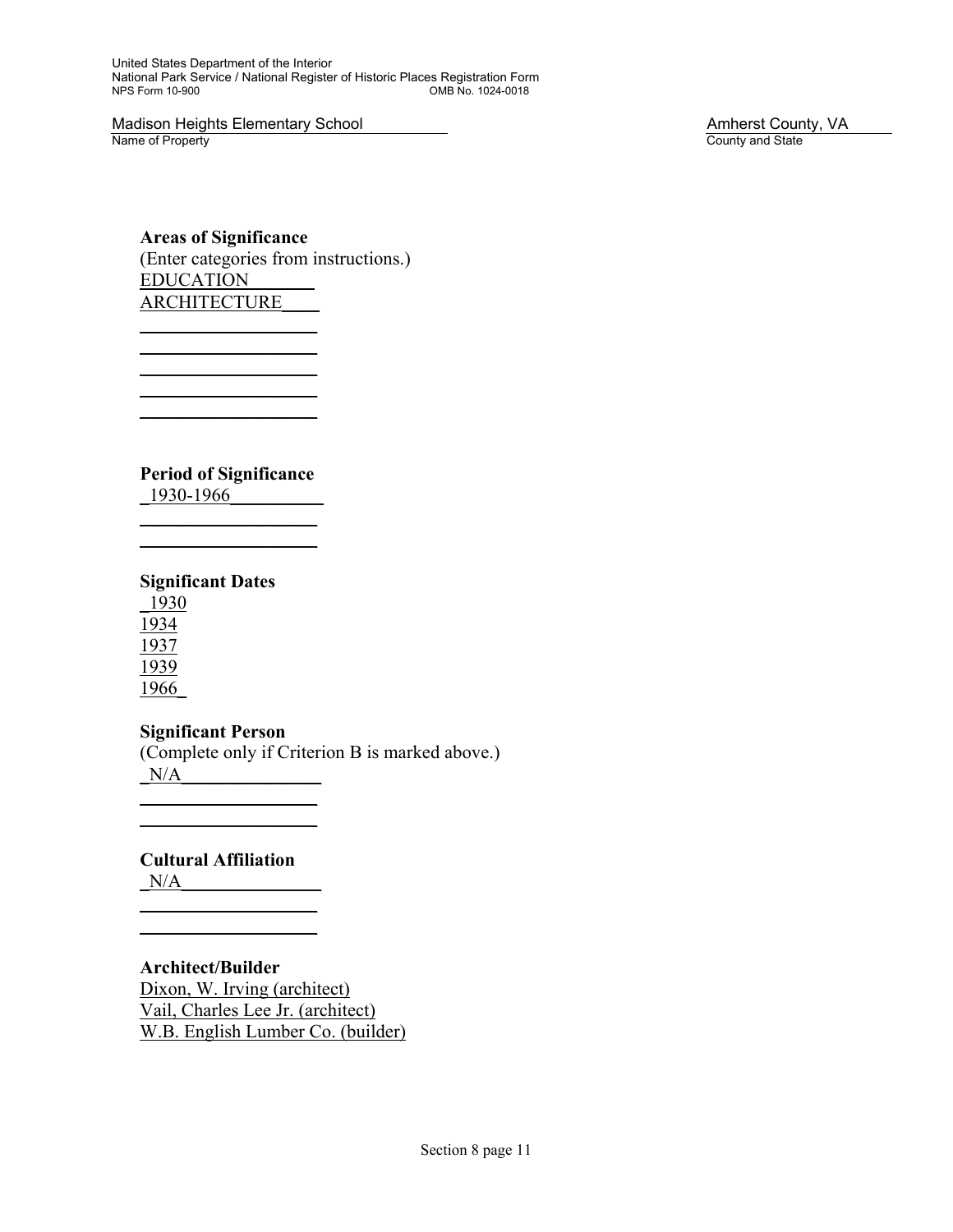**Statement of Significance Summary Paragraph** (Provide a summary paragraph that includes level of significance, applicable criteria, justification for the period of significance, and any applicable criteria considerations.)

The Madison Heights Elementary School is locally significant under Criterion A in the area of Education as a good example of the early to mid-twentieth century process of rural school consolidation from numerous small schools dispersed among communities to large, centralized schools that accommodated multiple grades and modern educational amenities. It is also directly associated with the Jim Crow era of segregation as a whites-only school from its construction through the "freedom of choice" period of desegregation, as represented by its 1966 additions. School-age children of the Monacan Nation began to be admitted to the school in 1963, and a limited number of African American children followed in subsequent years (full desegregation of all County public schools was not achieved until 1970). The Madison Heights Elementary School is also locally significant under Criterion C in the area of Architecture as the ca. 1939 building is a fine example of the Georgian Revival style, while its multiple additions represent the functional evolution of school design from the 1930s to 1960s as well as the supplanting of revival styles with the much more austere International Style. Construction of the ca. 1939 school was partially funded by a Public Works Administration grant which, along with the Works Progress Administration and other New Deal programs, helped to pay for hundreds of public works projects in Virginia during the Great Depression. Also contributing to the building's architectural significance are its association with two prominent Virginia architects. W. Irving Dixon, a leading architect with the State Department of Education for twenty years, designed the original Georgian Revival school. Well-known local architect Charlie Lee Vail, Jr. designed the 1966 International Style additions. The property's period of significance extends from the construction of the earliest section in 1930 until 1966 when the final addition was completed during the early years of the school's racial integration.

**Narrative Statement of Significance** (Provide at least **one** paragraph for each area of significance.)

### **Madison Heights School Historical Overview**

The history of Madison Heights Elementary School property begins ca. 1924-1925, when the first high school building was constructed on the site. Beginning with the high school's first graduating class in 1926, until Amherst High School was constructed in 1956, Madison Heights High School served as the primary high school for white children in the area (see Figure 1). Additions to the high school were constructed in 1930, 1934, and 1937. In 1939, the Madison Heights Elementary School, which also served white students residing in the area, was built on the site adjacent to the high school (see Figure 2). The two schools operated beside each other and shared a cafeteria until the last class graduated from the high school in 1962. Following the demolition of the original high school in 1966, a new wing of the elementary school was

 $\mathcal{L}_\mathcal{L} = \mathcal{L}_\mathcal{L} = \mathcal{L}_\mathcal{L} = \mathcal{L}_\mathcal{L} = \mathcal{L}_\mathcal{L} = \mathcal{L}_\mathcal{L} = \mathcal{L}_\mathcal{L} = \mathcal{L}_\mathcal{L} = \mathcal{L}_\mathcal{L} = \mathcal{L}_\mathcal{L} = \mathcal{L}_\mathcal{L} = \mathcal{L}_\mathcal{L} = \mathcal{L}_\mathcal{L} = \mathcal{L}_\mathcal{L} = \mathcal{L}_\mathcal{L} = \mathcal{L}_\mathcal{L} = \mathcal{L}_\mathcal{L}$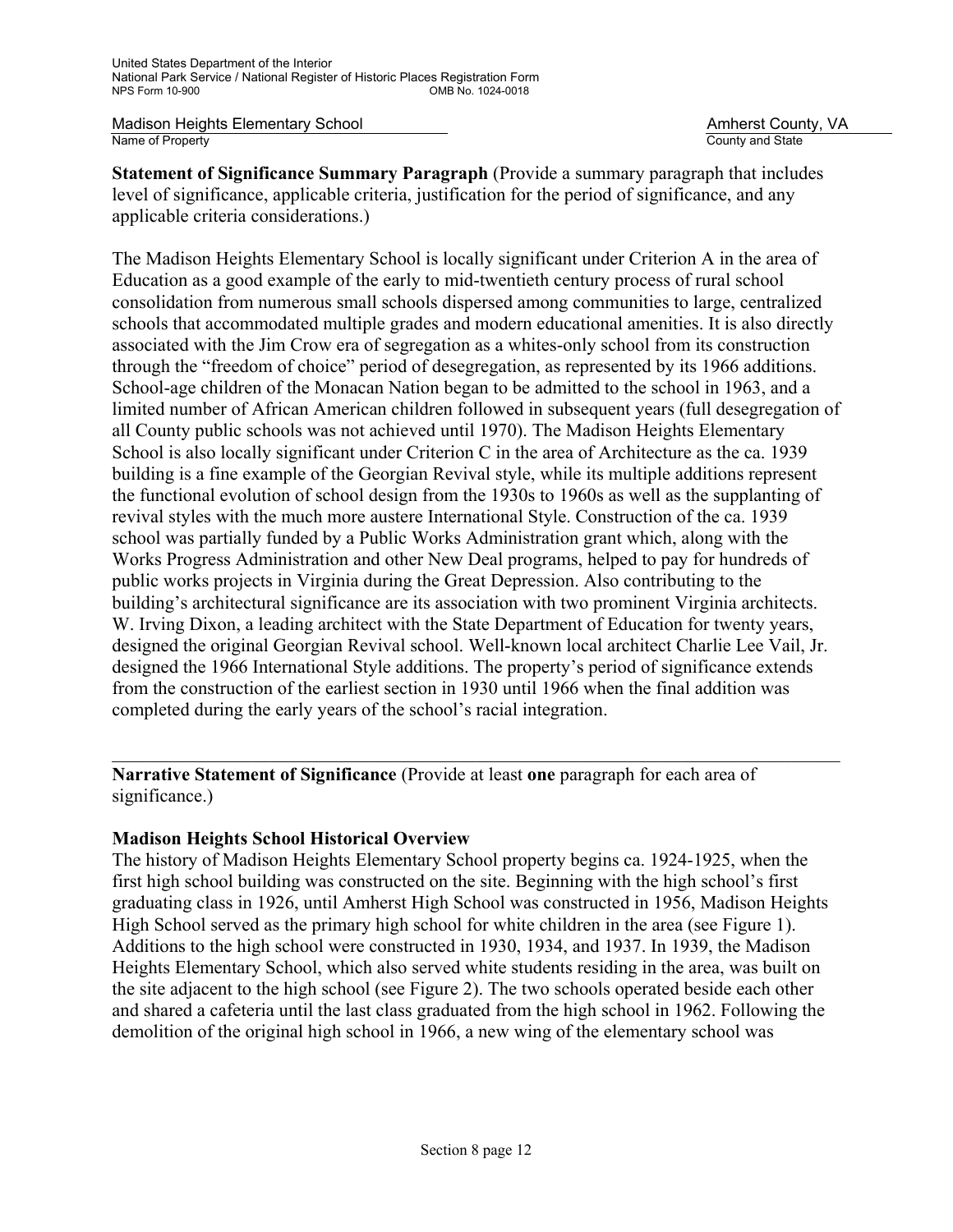constructed in its place, and all of the previous 1930s additions were interconnected, forming one large building. $<sup>1</sup>$ </sup>

Madison Heights Elementary School was constructed ca. 1939 as a replacement for the old Madison Elementary School, which had been destroyed by a fire. When it opened, the 1939 school building served grades one through six and eventually added kindergarten. After the ca. 1925 high school building was demolished, two additions to the elementary school were constructed in 1966 to include a new kitchen and cafeteria, as well as six new classrooms and a library (see Figure 3). At this point, the name of the school was changed to Seminole Elementary School, but was also often referred to as Phelps Road School. In 1970, the county moved the kindergarten through third grade classes to the Colony Road School. In 1991, a new Madison Heights Elementary School was constructed, and the Phelps Road School was closed and has been vacant since that time. $2$ 

The original Madison Heights Elementary School was designed by W. Irving Dixon, an architect for the State Department of Education, and the builder was W.B. English Lumber Co. (later the English Construction Company) of Altavista, Virginia. The earlier elementary school, built in 1912, had been located on the west side of Main Street between Seventh and Eighth Streets. The 1939 school was constructed with funds from a Public Works Administration (PWA) grant approved in August of 1938 at a cost of \$57,240, and the school was completed in 1939. During the mid-1960s, when the elementary school was slated for expansion, well-known local architect Charlie Lee Vail, Jr. was selected. Vail declared that the old main high school building was badly damaged by termites, and thus it was torn down. Vail then designed a two-part addition, with an extension at the back of the original elementary school, as well as a large addition at the location of the demolished high school, to link the main school building with the three retained high school additions. The bid for this new project was \$202,110 by J.E. Jamerson & Sons, Inc. from Appomattox, Virginia. This project was completed in 1966.<sup>3</sup>

### **Criterion A: Education**

The site of Madison Heights Elementary School was originally the location of Madison Heights High School, constructed ca. 1925. After the previous elementary school was destroyed by fire in 1938, Madison Heights Elementary School was constructed in 1939 next to the high school and attached via a shared cafeteria. The new elementary school had already been under construction as part of the statewide movement toward school consolidation along with the support of a PWA grant. Beginning after 1910, through World War II, most schools constructed in Virginia were larger consolidated schools that replaced rural, widely dispersed one-room schools; these multiple-room schools, in turn, would be replaced within just a couple of decades by even larger

i <sup>1</sup> The Amherst County Heritage Book Committee, <u>Amherst County Virginia</u>, Amherst, VA, 1999, p.40;<br><sup>2</sup> The Amherst County Heritage Book Committee, Amherst County Virginia, 1761-2004: Volume II, An

<sup>&</sup>lt;sup>2</sup> The Amherst County Heritage Book Committee, Amherst County Virginia, 1761-2004: Volume II, Amherst, VA, 2004, p.85; Charles Stinson, Hogtown: Memories of Madison Heights, Virginia, Lynchburg, VA: 2008, p.47-57.

<sup>3</sup> Stinson, Hogtown, p.47-57. *Amherst County School Board Minutes*, Book No.2, August 6, 1938; Book No.2, February 28, 1939; Book No.5, March 2, 1964; No.5, November 2, 1964; No.5, May 12, 1965; No.6, September 7, 1965; No.6, July 5, 1966.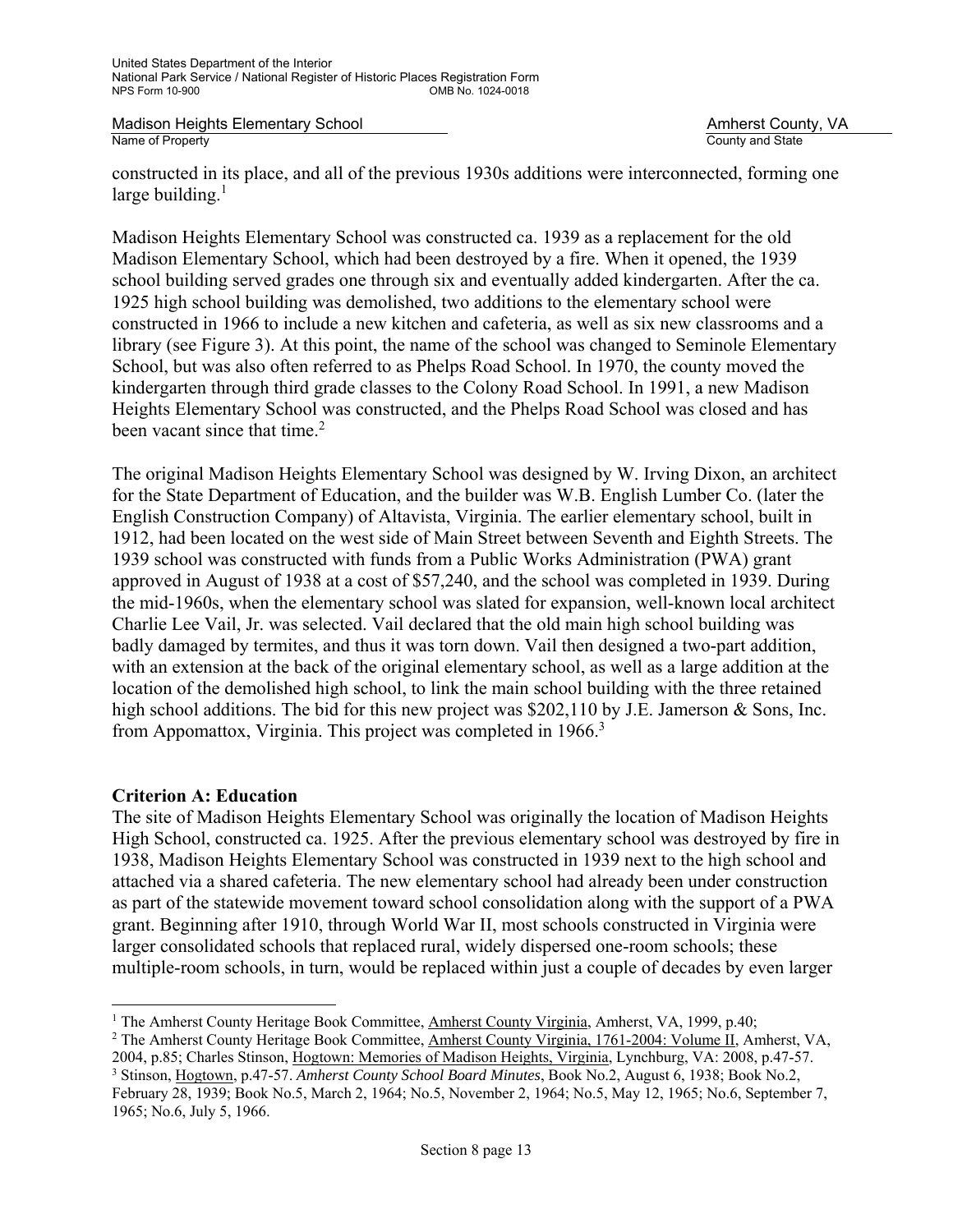i<br>L

consolidated schools. This movement occurred during the Jim Crow era of segregation, so schools for African American and white children operated separately. In localities such as Amherst that had substantial Virginia Indian population, a segregated school for Virginia Indian children also would be established. The trend toward fewer but larger schools of white schools continued until entire towns had just one consolidated school or, in some cases, a rural county might have just one elementary and one high school. Consolidation of schools for African American and Virginia Indian children occurred more haphazardly as most local governments devoted the lion's share of public funding to the whites-only schools. Also during the early twentieth century, school designs evolved from small one- and two-classroom builds to twostory, multiple-classroom buildings. These later schools also featured single-use rooms for laboratories, libraries, music rooms, and other instructional purposes common in modern schools. During the 1930s, standardized plans for larger schools were developed that included features such as interior halls, auditoriums and gymnasiums.<sup>4</sup> The evolution of the Madison Heights Elementary School illustrates the changing approaches to design and expansion of school sizes and on-site facilities. This culminated in 1966 with completion of new International Style additions that added several classrooms as well as a large multi-purpose auditorium with a stage and a new large cafeteria that replaced an older one.

Madison Heights Elementary School is also locally significant as a school built during the era of Jim Crow segregation and is representative of the system that separated Virginia Indian, African American, and white students until the 1960s/early 1970s throughout Virginia. Justification for segregated schools was based largely on the "separate but equal" doctrine established by the 1896 U.S. Supreme Court decision *Plessy v. Ferguson.* In actual practice, the "equal" part of the doctrine never was achieved as public facilities for non-whites received less funding, had fewer resources, and were often at least partially paid for by private funds raised within the minority community.

In Amherst County, the resolutions for filing bids and awarding the contract for construction of Madison Heights Elementary School in 1939 both refer specifically to the school as "white."<sup>5</sup> Although the Supreme Court decision of *Brown v. Board of Education* had found racial segregation of schools unconstitutional in 1954, the decision's clause that integration should occur with "all deliberate speed" provided ample room for impeding progress toward integration. In 1956 in Virginia, a set of legislative acts designed to resist integration efforts came to be known as Massive Resistance. Then-Governor Thomas B. Stanley also supported the resistance. The policy was soon challenged by various lawsuits filed in the eastern and western U.S. district courts in Virginia. In the western district in 1958, federal judge John Paul ordered that African American students be admitted to Warren County High School and to a high school and elementary school in Charlottesville. His counterpart in the eastern district, federal judge Walter E. Hoffman, issued a similar order to desegregate six schools. Stanley's successor, Governor J. Lindsay Almond Jr., took the extraordinary step of ordering the nine affected schools to be

<sup>4</sup> John Kern, *Thematic Evaluation of County Public School Buildings in Southwest Virginia*, Virginia Department of Historic Resources, October 2000, p.2, 5, 8-9, 13-17.

<sup>5</sup> The County School Board of Amherst County, Virginia, *Resolution Ordering The Filing of Bids; Resolution Awarding Contract*, February 28, 1939.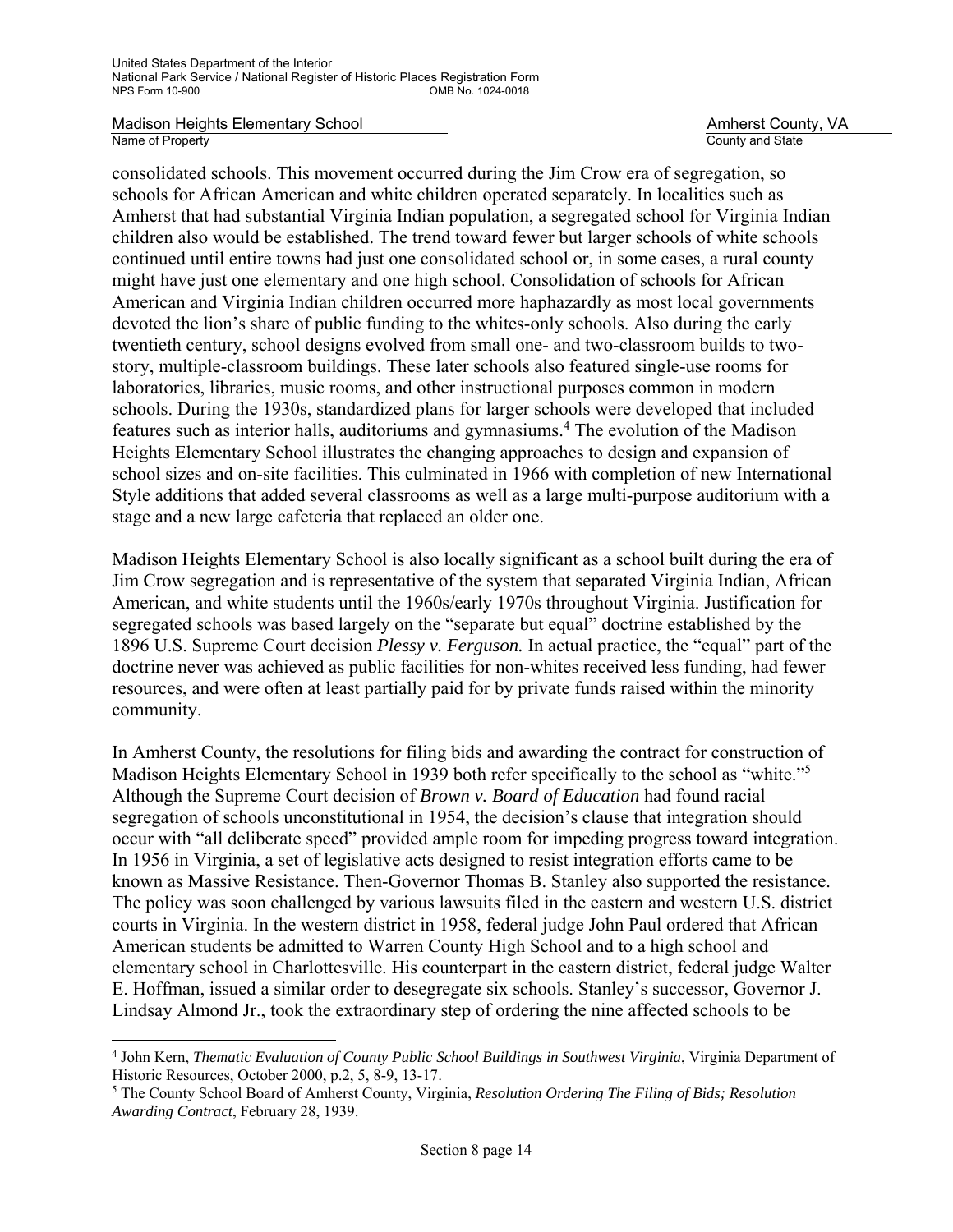Madison Heights Elementary School **Amherst County, VA**<br>
Name of Property **Amherst County Amherst County Amherst County** Amherst County Amherst County Amherst County Amherst County Amherst County Amherst County Amherst Coun

County and State

closed rather than integrated. In February 1959, following two more defeats in federal courts, Almond reversed his order and the General Assembly replaced the Massive Resistance laws with the "Perrow Plan" that introduced a "freedom of choice" system. The new system created Pupil Placement Boards empowered to decide which school each student attended. On the surface, the plan appeared to promote integration as it suggested students would be allowed to choose their own school. State officials, however, created the law with the hope that students would remain at their current schools. Dominated by whites, the boards themselves also applied unequal evaluation methods of student applications, with white students' requested generally honored and African American students' applications overwhelmingly denied. The reality confirmed their intentions, as Virginia schools, including Madison Heights, remained largely segregated until the May 27, 1968, Supreme Court Decision *Green v. County School Board of New Kent County* moved schools towards geographic zoning and away from freedom of choice. The Virginia localities that had thus far resisted integration submitted to the ruling, with the effect that almost all public schools, including Amherst County's, had been desegregated by 1970.<sup>6</sup>

During the prolonged organized resistance to desegregation, however, larger cultural and economic trends pulled momentum toward integration. The expense of maintaining separate school systems for white, African American, and Virginia Indian children became prohibitive, especially as last-ditch attempts to equalize the separate facilities ran up costs but failed to offer convincing evidence of the fairness of segregated schools. The federal government also took on a larger role both in providing funding and setting policy for public school education across the county, a carrot-and-stick approach that brought many intransigent school systems into line. The passage of the 1964 Civil Rights Act and the 1965 Voting Rights Act restored to many racial minorities voting and other civil rights that had been lost, or never granted, during the Jim Crow era. With the tide rapidly turning toward integration during the early 1960s, in 1963 Amherst County began to allow children of the Monacan Nation, a Virginia Indian tribe with deep ties to the area, to begin attending previously all-white schools. Interestingly, a county bond referendum to build a separate Indian school had been defeated that same year. The Monacan students' applications to transfer to all-white schools were approved by the Virginia Board of Education in Richmond and the almost century-old Indian school at Bear Mountain finally closed.<sup>7</sup>

Integration of Virginia Indian schoolchildren, however, occurred more rapidly than for African American students. In 1964, Amherst County opened Central Elementary School along Route 60 as an African-American school. Similarly, when the large expansion of Madison Heights

i

<sup>&</sup>lt;sup>6</sup> Virginia Museum of History and Culture, "Civil Rights Movement in Virginia,"

https://www.virginiahistory.org/collections-and-resources/virginia-history-explorer/civil-rights-movement-virginia (accessed 4 July 4, 2018); James H. Hershman Jr., "Massive Resistance," Encyclopedia Virginia (June 2011), at https://www.encyclopediavirginia.org/Massive\_Resistance.

<sup>&</sup>lt;sup>7</sup> Virginia Indian Archive, "American Indian Education in Virginia – Boarding Schools and Segregation," Virginia Foundation for the Humanities, http://www.virginiaindianarchive.org/exhibits/show/american-indian-education-inv/integration-and---. The Bear Mountain Indian Mission School (DHR #005-0230) operated from ca. 1868 to 1964. The property was listed in the Virginia Landmarks Register in 1996 and the National Register of Historic Places in 1997. The nomination for the school includes detailed information about the Monacan tribe's history and struggle for cultural autonomy, and is available online at https://www.dhr.virginia.gov/historic-registers/005-0230/. The Monacan Nation won federal recognition in 2018.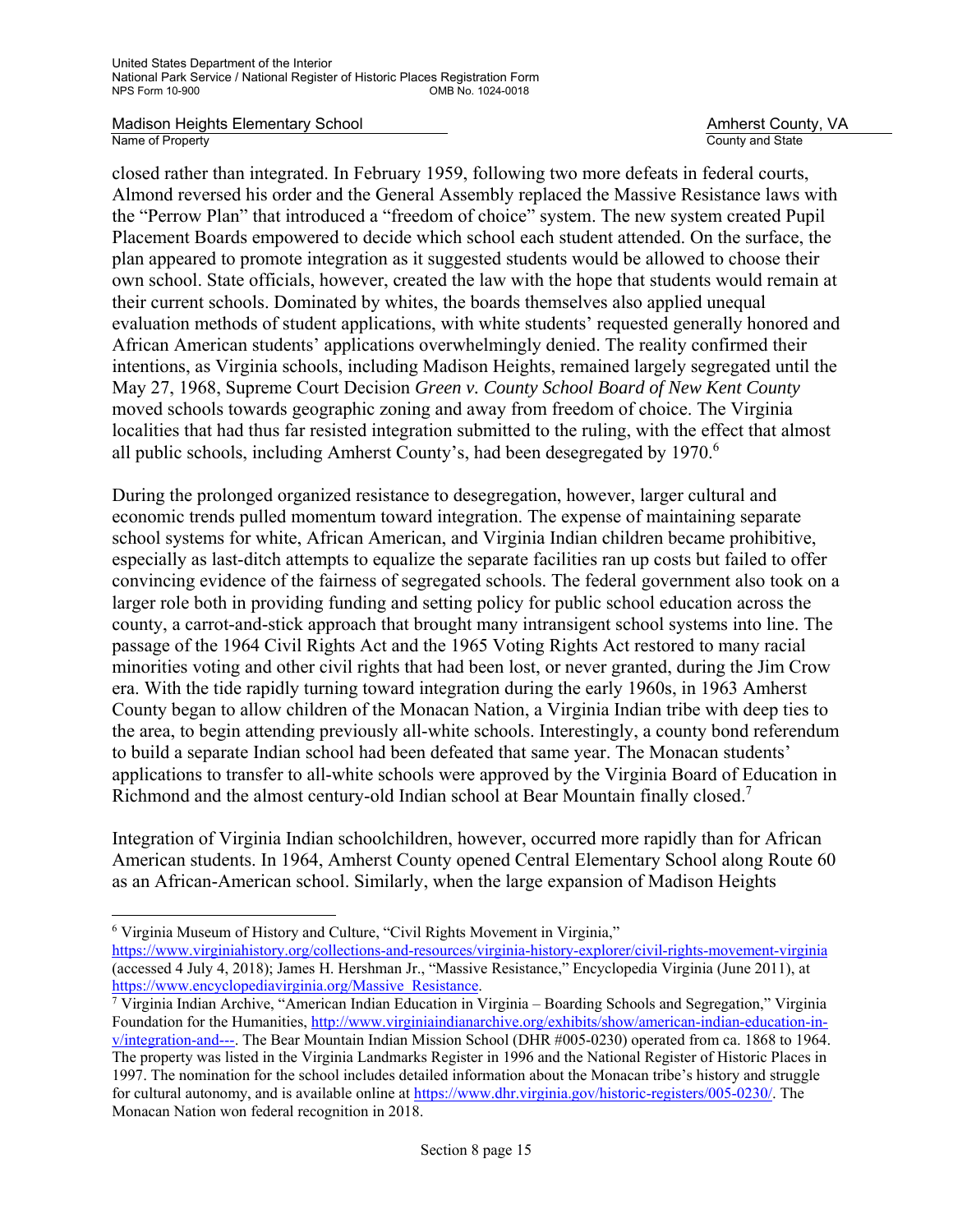Elementary School was completed in 1966, it represented a very late commitment to the system of segregation by the community of Madison Heights. Both of these schools, along with the rest of the county school system, finally fully desegregated as a result of a federal court order in 1970. From this point forward, the fight for desegregation was focused in Virginia's larger cities, particularly Richmond and Norfolk, with smaller districts usually desegregating a little earlier. Richmond, Henrico, and Chesterfield school systems were ordered by Judge Robert R. Mehrige, Jr. to desegregate on January 10, 1972.<sup>8</sup>

Madison Heights Elementary School remained in use until the early 1990s. Amherst County built a new, modern elementary school for the students in 1991 on a new campus located along the community's western outskirts, about one mile from the original school's location. The Madison Heights Elementary School, meanwhile, has been vacant since 1991.

# **Criterion C: Architectural Significance and Statement of Integrity**

Madison Heights Elementary School was architect-designed and constructed as a consolidated elementary school for the unincorporated community of Madison Heights. Its design represents the continuation of the school consolidation movement towards larger, more broadly functional schools with much greater variation in classroom functions and overall school features. The consolidated schools built in Virginia from the post-World War I era through 1950 were often of brick construction and utilized one of the revival styles popular at the time. The schools often featured central halls with flanking classrooms. Eventually, later schools had separate balconied auditoriums and vocational instruction buildings, or these elements were added to existing schools.<sup>9</sup> The ca. 1939 Madison Heights Elementary School is illustrative of all these concepts, with its brick Georgian Revival façade and its intact floorplan, which included ten original classrooms, an activities room, a clinic, an office, and separate restrooms for boys and girls. The 1966 additions featured a multi-purpose auditorium, a library, a kitchen, as well as additional classrooms. These later aspects also demonstrate the functional, architectural, and stylistic trends in school design within Virginia during the mid-twentieth century.

The ca. 1939 Madison Heights Elementary School is a two-story T-shaped building with a fivebay central block and a two-bay wing on each side, and features a modified Flemish bond brick exterior. The roof is a steeply pitched side gable featuring a parapet on each gabled roof end with paired interior corbelled brick chimneys. It is a fine example of the Georgian Revival style, highlighted by its six-paneled double entry door set in an ornate door surround with paneled wall insets and a seven-light transom window. The door surround is topped by a full entablature with dentils and two fluted Doric engaged columns flanking the entry. A twenty-four-light circular window, with four keystones, is located in the central bay of the façade, just above the entrance. The remainder of the façade is filled with paired twelve-over-twelve double-hung wood sash with jack arches and keystones. The architectural integrity of the 1939 elementary school is strong, with the exterior retaining virtually all of its historic material, features, and decorative

i 8 Adolph H. Grundman, *Public School Desegregation in Virginia from 1954 to the Present*, Wayne State University Dissertations, Paper 952, 1972, p.360-63, 395.

<sup>9</sup> Kern, *Thematic Evaluation of County Public School Buildings*, p.8-9.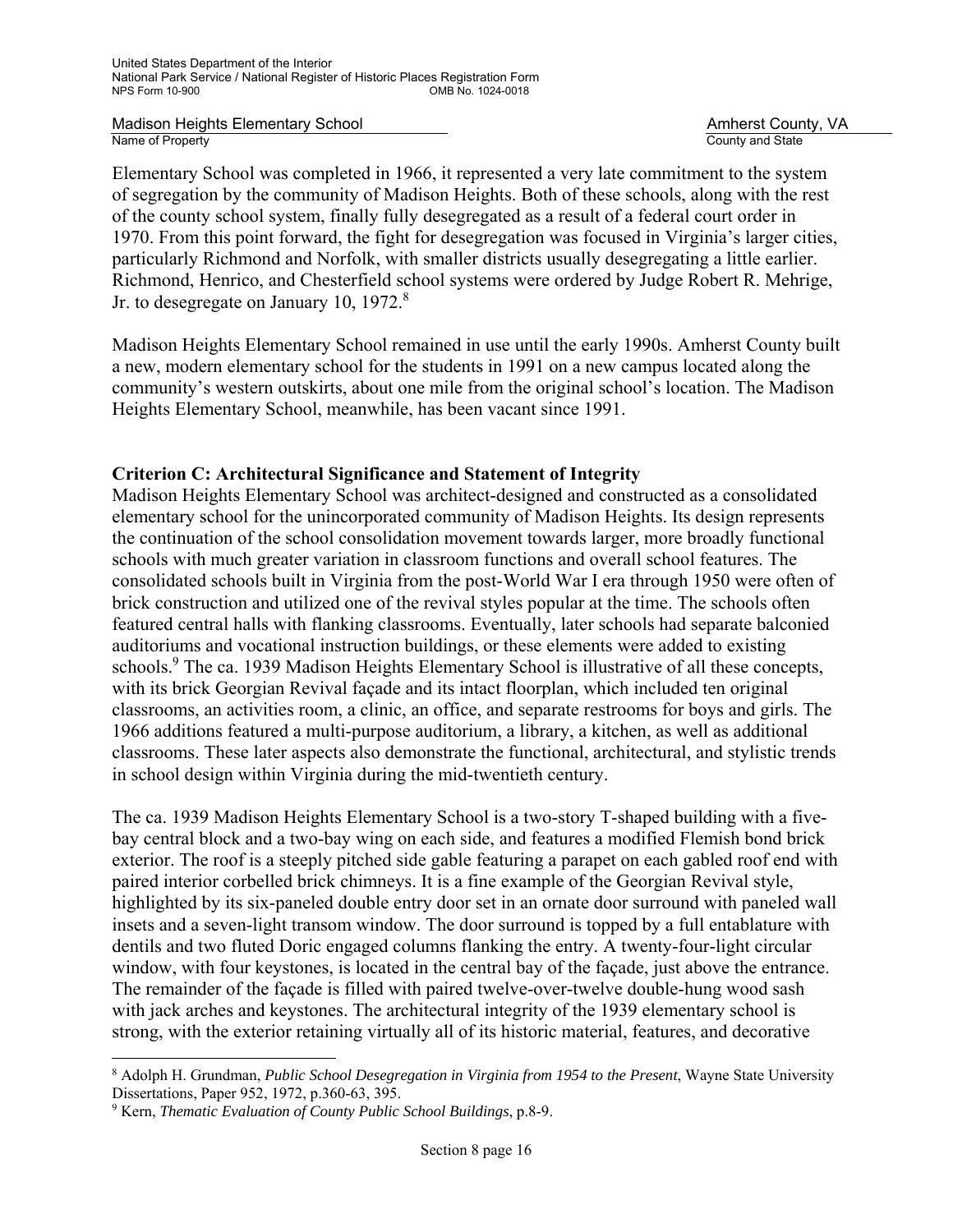Madison Heights Elementary School **Amherst County, VA**<br>
Name of Property **Amherst County Amherst County Amherst County** Amherst County Amherst County Amherst County Amherst County Amherst County Amherst County Amherst Coun

County and State

elements. The historic floorplan is intact, as are most of the interior historic finish materials. The historic setting is virtually unchanged, as the school sits on its original parcel and is surrounded by the residential neighborhood it served. The school's assorted additions, from 1930, 1934, 1937, and 1966, all have good exterior integrity with no alterations to their respective original forms, massing, and footprints. Interior finishes also are retained in each addition and are indicative of the period when they were built. The 1930s versus 1966 additions are also illustrative of the transition from revival styles to the eventual dominance of Modern-influenced styles for all types of public buildings, including schools, post offices, and government offices, such as those for the local water department next door to the school. The visual elements, the setting, and the historical association and feeling are all manifest and illustrate the evolution of early-to-mid twentieth century pedagogical theory and school design.

The *Thematic Evaluation of County Public School Buildings in Southwest Virginia*, an unpublished study by John Kern of the Virginia Department of Historic Resources in 2000, offers excellent guidance regarding the integrity of architecturally significant school buildings. Within the parameters of location, setting, and architectural design, Kern recommended schools should retain historic setting, access, and grounds. Original massing, floor plans, surface materials, ornamental detailing, and original fenestration are also important to a school's integrity ability to convey its historic associations.10 Kern quoted Virginia architectural historian Jack Zehmer, who argued that schools retaining "reasonable architectural integrity should be considered eligible for historic designation" are further significant because of their locally prominent roles as community centers.<sup>11</sup> Kern concluded that county consolidated schools constructed between World War I and World War II which "survive today with reasonable integrity should receive strong consideration as valuable resources eligible for nomination."12 The former Madison Heights Elementary School certainly meets these criteria due to its high level of integrity of location, setting, design, materials, workmanship, feeling, and association.

### **W. Irving Dixon**

i

W. Irving Dixon was based in Richmond and served as an architect for the State Department of Education for twenty years. Dixon was born in Portsmouth, Virginia, on November 15, 1899 (deceased 1985) and earned a B.S. in Architecture from the University of Virginia in 1923. His career at the department coincided with the era of school consolidation and standardization of school plans, making his work at the Madison Heights Elementary School a representative example of the State Department of Education's design principles during the 1930s. After his long career with the Department of Education, Dixon joined with Macon G. Norman in 1946 to form the firm of Dixon & Norman. Macon Norman was also a former Department of Education employee in the area of engineering.<sup>13</sup>

<sup>&</sup>lt;sup>10</sup> Kern, *Thematic Evaluation of County Public School Buildings*, p. 13-14.<br><sup>11</sup> Kern, *Thematic Evaluation of County Public School Buildings*, p.14.<br><sup>12</sup> Kern, *Thematic Evaluation of County Public School Buildings*, p

<sup>&</sup>lt;sup>13</sup> John E. Wells and Robert E. Dalton, The Virginia Architects, 1835-1955, Richmond, 1997, p.121; AIA,

*Architects' Roster Questionnaire: Dixon and Norman Partnership*, Richmond, VA: January 7, 1953.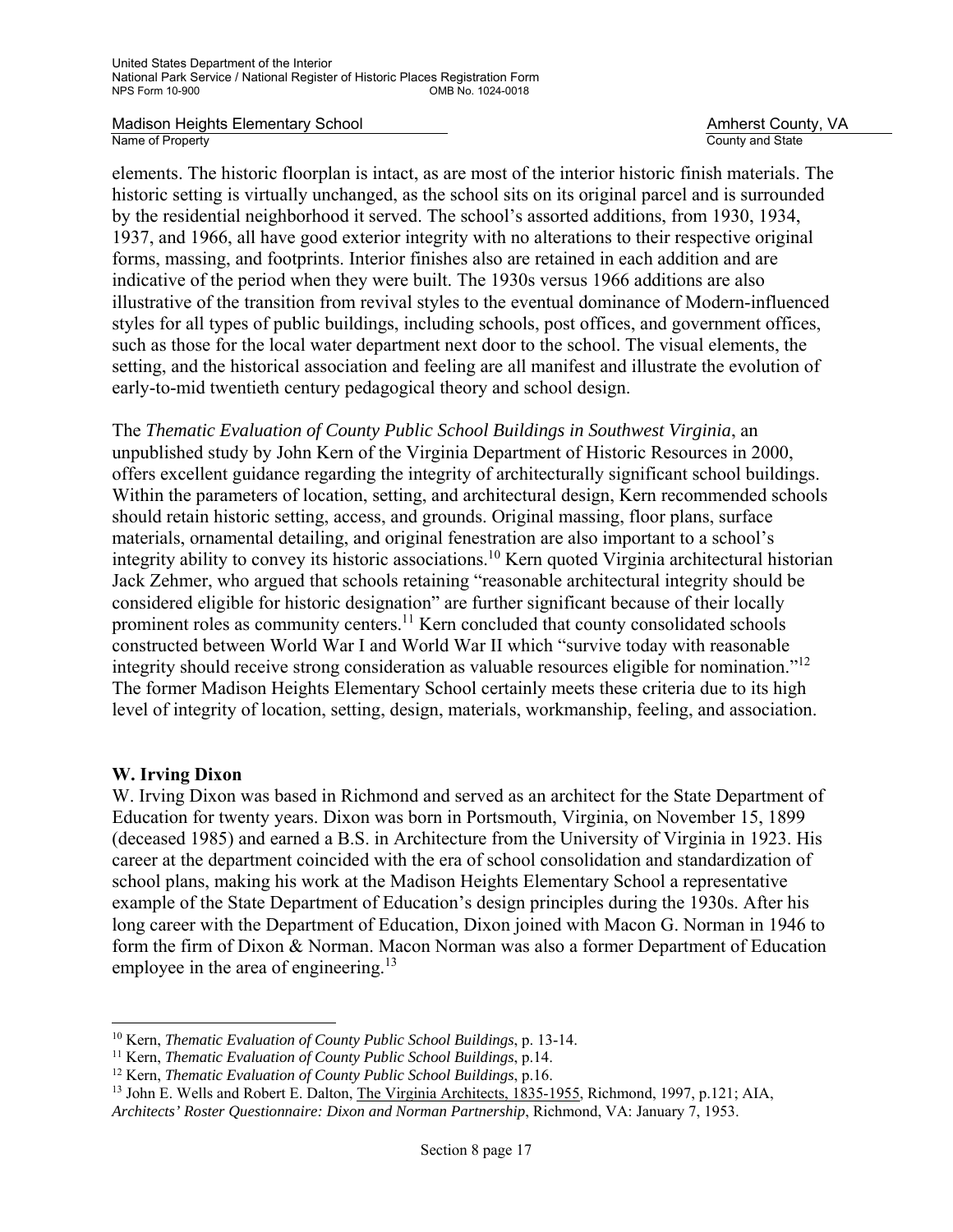Madison Heights Elementary School **Amherst County, VA**<br>
Name of Property **Amherst County Amherst County Amherst County** Amherst County Amherst County Amherst County Amherst County Amherst County Amherst County Amherst Coun

County and State

### **Charles Lee Vail, Jr.**

i

Charles Lee "Charlie" Vail, Jr. (1924-2003) was in practice for over forty years. He organized his firm in 1960 and joined the American Institute of Architects in 1961. He initially served as a draftsman under several established Lynchburg architects, particularly Pendleton Clark and H. Trueheart Poston. Vail had his office in Madison Heights, Virginia, and a majority of his commissions came from that part of the state. Vail worked on a wide variety of projects including many churches, schools, businesses, and residences. He also designed the seal for Amherst County in 1964.<sup>14</sup> Additionally, he served for many years as a volunteer firefighter, and eventually chief, with the Madison Heights Volunteer Fire Department.15 Jones Memorial Library in Amherst, Virginia, holds a large collection of more than one hundred of Vail's original drawings.

<sup>14</sup> According to the *Amherst New Era-Progress*, a small Confederate flag was removed from the County seal in 2004. See "Timeline: From Pre-History to the Present," at https://www.newsadvance.com/new\_era\_progress/news/local/timeline-from-pre-history-to-thepresent/article\_9fe3838f-da5c-5ed5-82aa-7798286802fd.html.

<sup>15</sup> *American Institute of Architects Directory*, (1962, p.720) (1970, p.938).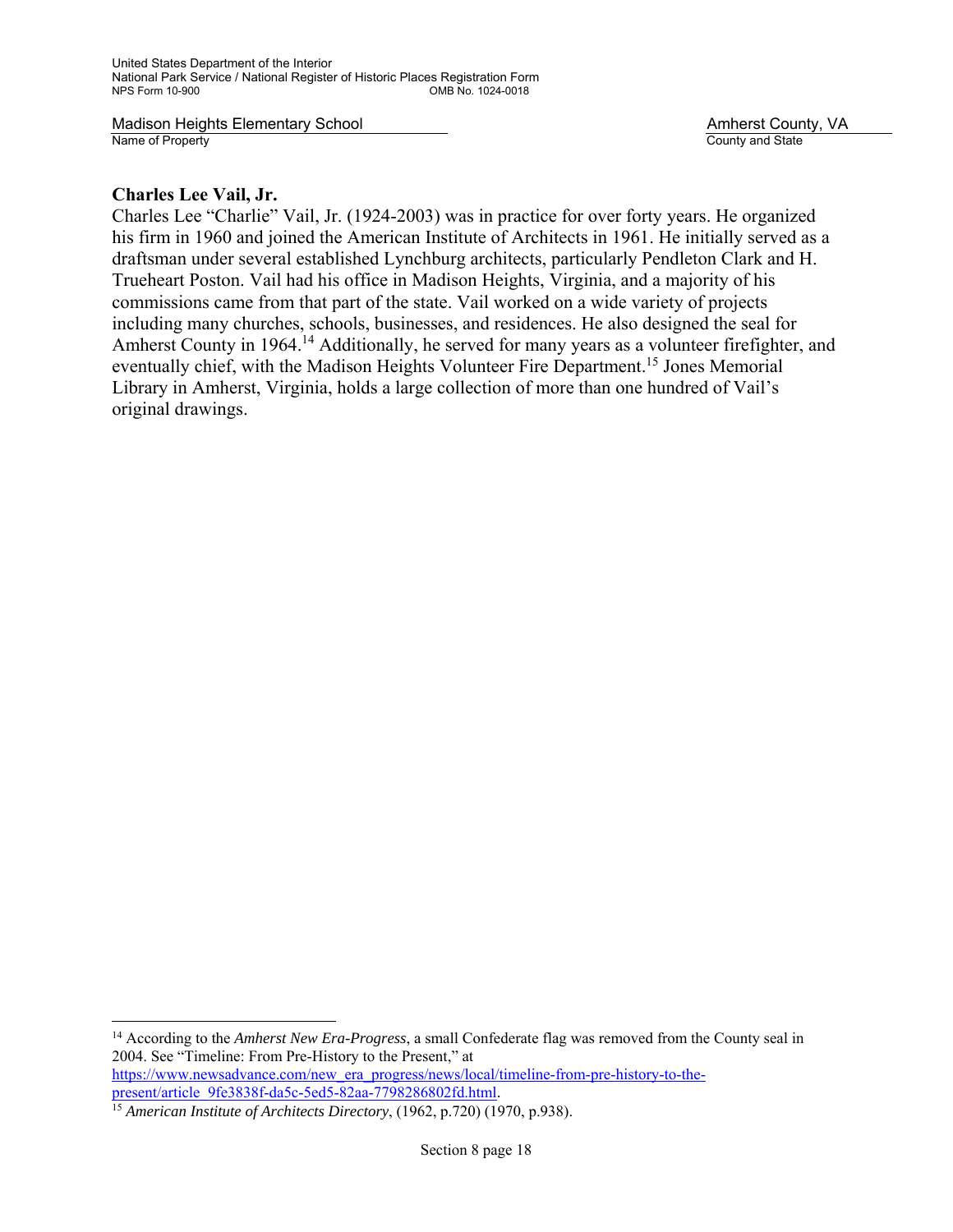United States Department of the Interior National Park Service / National Register of Historic Places Registration Form OMB No. 1024-0018

Madison Heights Elementary School Madison Heights Elementary School Amherst County, VA<br>
Name of Property County and State

County and State

### **Figures**



**Figure 1: Madison Heights High School, Photograph from 1941 Engineering Report prepared for the School Board of Amherst County by W. D. Campbell & Son, Inc. of Lynchburg, Virginia** 



**Figure 2: Madison Heights Elementary School, Photograph from 1941 Engineering Report prepared for the School Board of Amherst County by W. D. Campbell & Son, Inc. of Lynchburg, Virginia**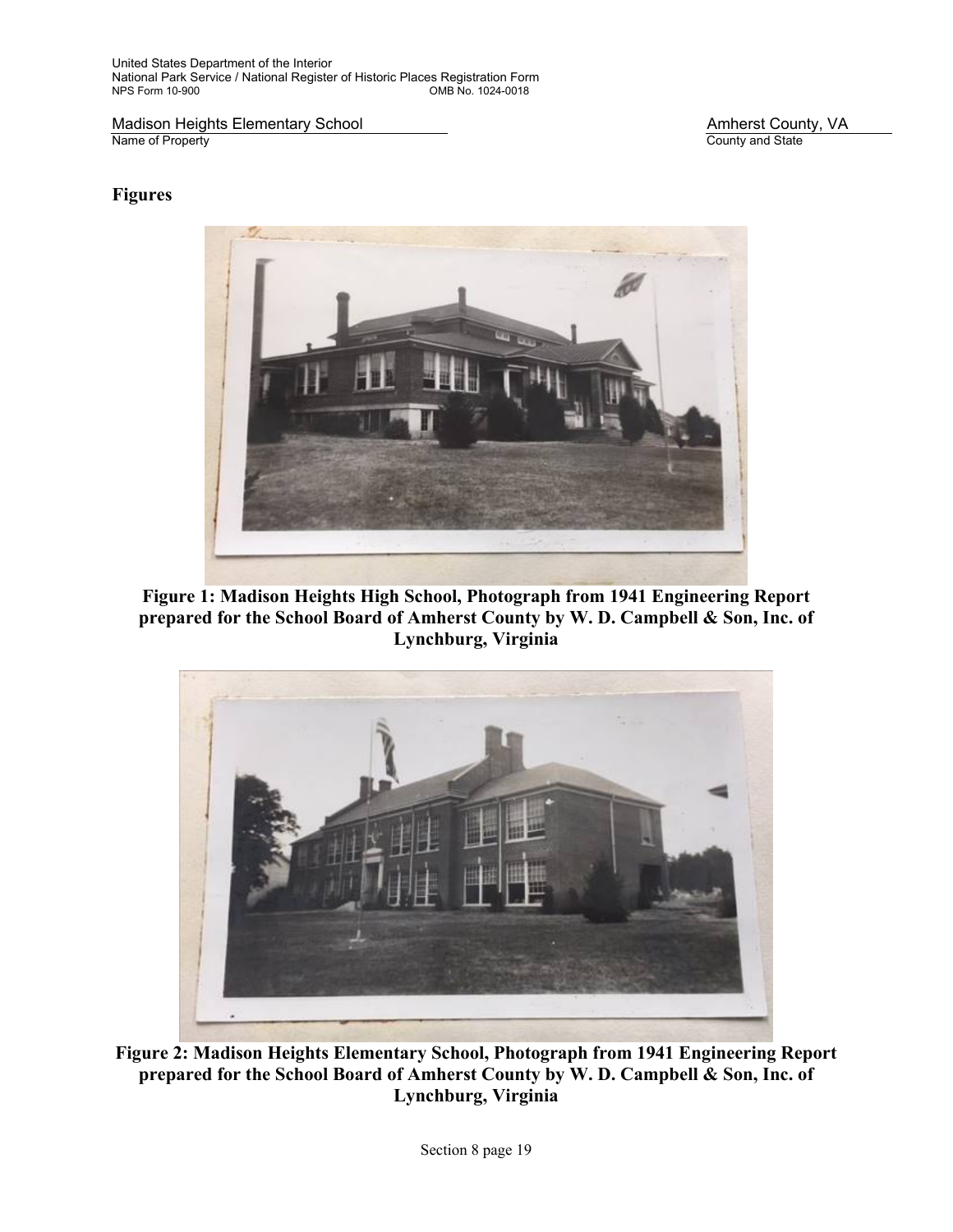United States Department of the Interior National Park Service / National Register of Historic Places Registration Form OMB No. 1024-0018

Madison Heights Elementary School Madison Heights Elementary School Amherst County, VA<br>
Name of Property County and State

County and State



**Figure 3: First Floor Plan, Additions and Alterations to Madison Heights Elementary School, April 1965, Charlie L. Vail, Jr.**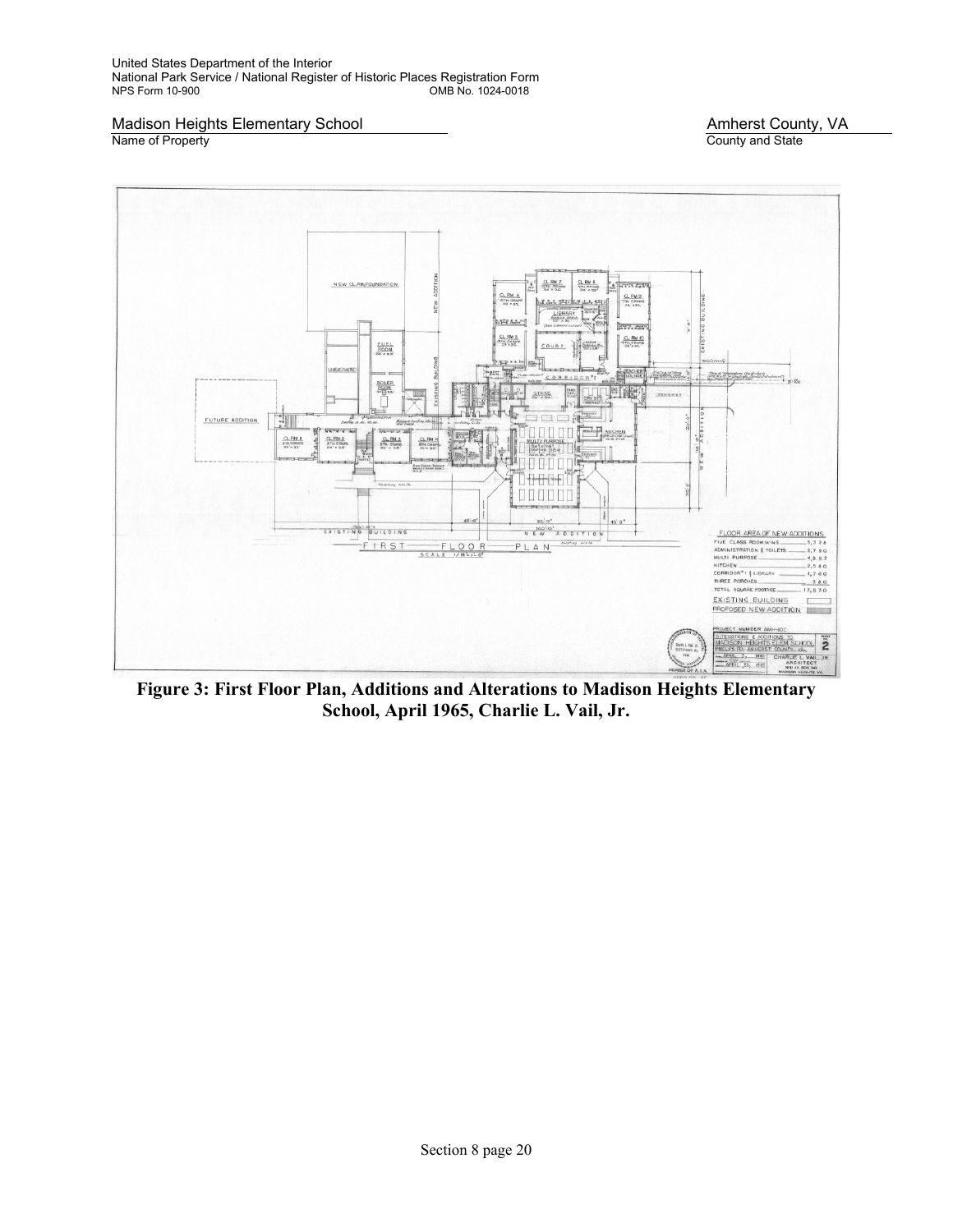### **9. Major Bibliographical References**

- **Bibliography** (Cite the books, articles, and other sources used in preparing this form.)
- *American Institute of Architects Directory*: 1962, p.720; 1970, p.938.
- The American Institute of Architects, *Architects' Roster Questionnaire: Dixon and Norman Partnership*, Richmond, VA: January 7, 1953.
- The Amherst County Heritage Book Committee. Amherst County Virginia. Walsworth Publishing Company, 1999.
- The Amherst County Heritage Book Committee. Amherst County Virginia, 1761-2004: Volume II. Walsworth Publishing Company, 2004.
- *Amherst County School Board Minutes Books*.
- *Amherst New Era-Progress*. "Timeline: From Pre-History to the Present." April 28, 2011. At https://www.newsadvance.com/new\_era\_progress/news/local/timeline-from-pre-historyto-the-present/article\_9fe3838f-da5c-5ed5-82aa-7798286802fd.html
- The County School Board of Amherst County, Virginia, *Resolution Ordering The Filing of Bids; Resolution Awarding Contract* (for Madison Heights Elementary White School), February 28, 1939.
- Division of School Buildings, State Department of Education, *Addition to Madison Heights, Plan 472* (high school), Richmond, VA, May 1930.
- Division of School Buildings, State Department of Education, *Addition to Madison Heights High School, Plan No.627, Dec.1933*, Richmond, VA, 1933.
- Division of School Buildings, State Department of Education, *Addition to Madison Heights High School, Plan No.841, Dec.1937*, Richmond, VA, 1937.
- Division of School Buildings, State Department of Education, *Madison Heights Elementary School, Plan No.981, Feb.1939*, Richmond, VA, 1939.
- Grundman, Adolph H. *Public School Desegregation in Virginia from 1954 to the Present*. Wayne State University Dissertations, Paper 952, 1972.
- Hershman, James H., Jr. "Massive Resistance." Encyclopedia Virginia (June 2011). At https://www.encyclopediavirginia.org/Massive\_Resistance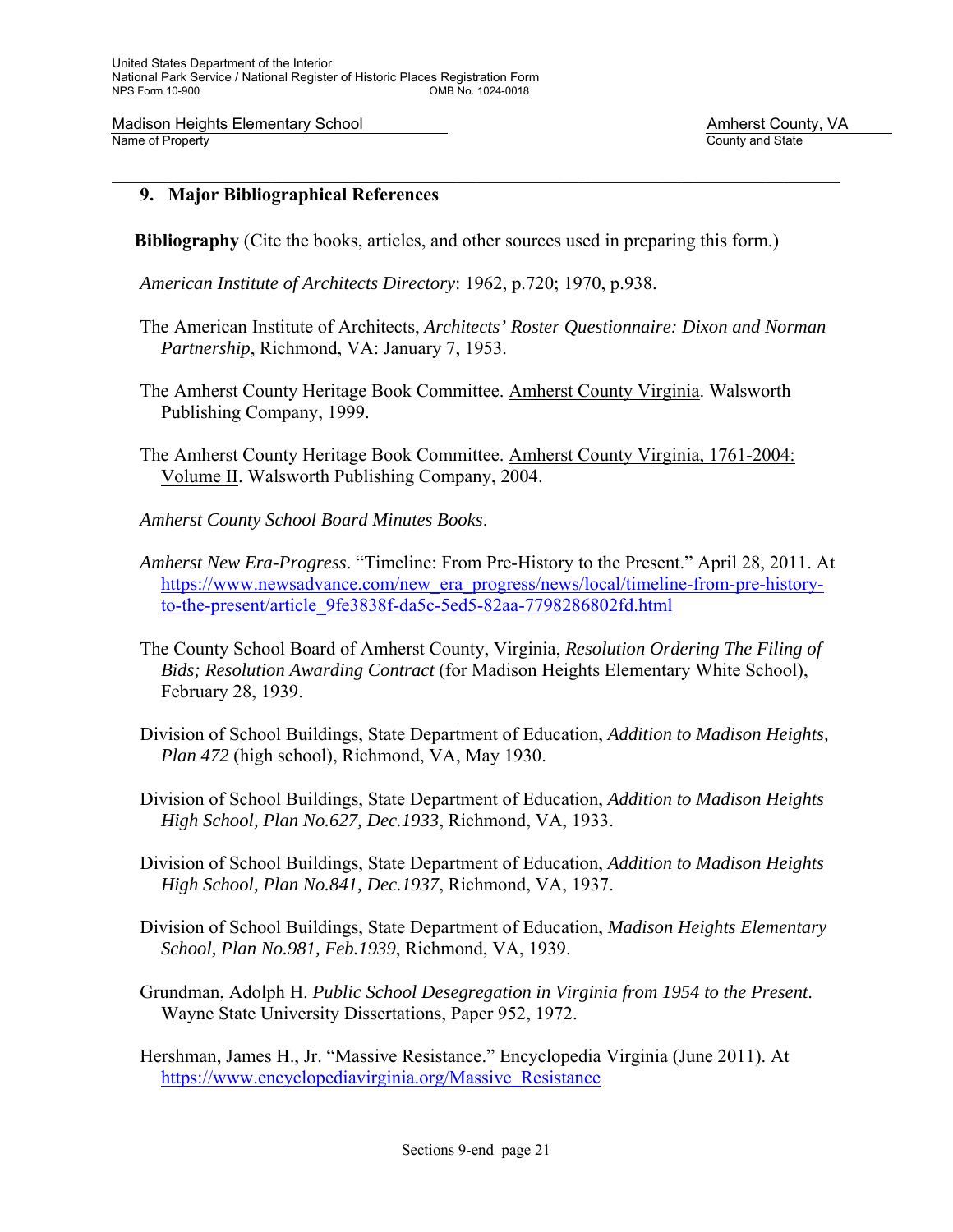Madison Heights Elementary School Madison Heights Elementary School Amherst County, VA<br>Name of Property Amherst County and State

County and State

- Kern, John, *Thematic Evaluation of County Public School Buildings in Southwest Virginia*, Virginia Department of Historic Resources, October 2000.
- McLeRoy, Sherrie and William. Passages: A History of Amherst County. Lynchburg, VA: Peddler Press, 1977.
- McLeRoy, Sherrie S. and William R. More Passages: A New History of Amherst County, Virginia. Lynchburg, VA: Heritage Books, Inc., April, 1995.
- Stinson, Charles. Hogtown: Memories of Madison Heights, Virginia. Lynchburg, VA: Blackwell Press, 2008.
- Stinson, Charles. Hogtown II: More Memories of Madison Heights, Virginia. Lynchburg, VA: Blackwell Press, 2009.
- Vail, Charlie L., Jr., *Alterations & Additions To Madison Heights Elementary School*, Phelps Rd, Amherst County, VA: April 23, 1965.
- Virginia Indian Archive. "American Indian Education in Virginia Boarding Schools and Segregation." Virginia Foundation for the Humanities (2018). At http://www.virginiaindianarchive.org/exhibits/show/american-indian-education-inv/integration-and---.
- Virginia Museum of History and Culture. "Civil Rights Movement in Virginia." https://www.virginiahistory.org/collections-and-resources/virginia-history-explorer/civilrights-movement-virginia.
- W.D. Campbell & Son, Inc. *Engineering Report*. School Board of Amherst County. Amherst County, VA: October 1941.
- Wells, John E. and Robert E. Dalton. The Virginia Architects, 1835-1955. Richmond, VA: New South Architectural Press, 1997.

 $\mathcal{L}_\mathcal{L} = \mathcal{L}_\mathcal{L} = \mathcal{L}_\mathcal{L} = \mathcal{L}_\mathcal{L} = \mathcal{L}_\mathcal{L} = \mathcal{L}_\mathcal{L} = \mathcal{L}_\mathcal{L} = \mathcal{L}_\mathcal{L} = \mathcal{L}_\mathcal{L} = \mathcal{L}_\mathcal{L} = \mathcal{L}_\mathcal{L} = \mathcal{L}_\mathcal{L} = \mathcal{L}_\mathcal{L} = \mathcal{L}_\mathcal{L} = \mathcal{L}_\mathcal{L} = \mathcal{L}_\mathcal{L} = \mathcal{L}_\mathcal{L}$ 

### **Previous documentation on file (NPS):**

- $X$  preliminary determination of individual listing (36 CFR 67) has been requested
- previously listed in the National Register
- previously determined eligible by the National Register
- \_\_\_\_ designated a National Historic Landmark
- recorded by Historic American Buildings Survey #
- recorded by Historic American Engineering Record #
- recorded by Historic American Landscape Survey #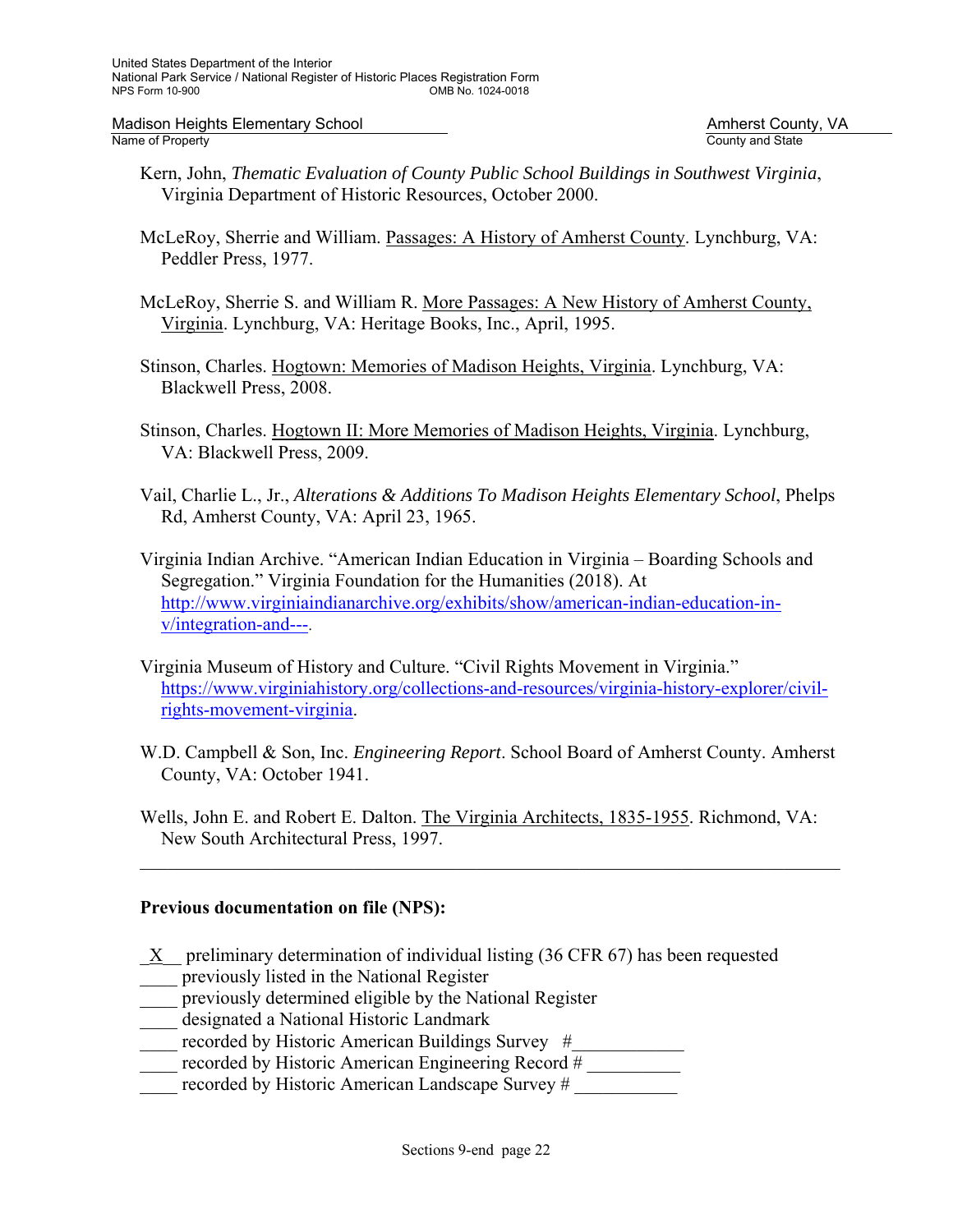Madison Heights Elementary School Madison Heights Elementary School Amherst County, VA<br>
Name of Property County and State

### **Primary location of additional data:**

- \_X\_\_ State Historic Preservation Office
- X Other State agency
- Federal agency Local government
- University
- \_\_\_\_ Other

 Name of repository: Virginia Department of Historic Resources; Virginia Department of Education

# Historic Resources Survey Number (if assigned): **VDHR ID #005-5045**

# **10. Geographical Data**

# Acreage of Property 3 acres

Use either the UTM system or latitude/longitude coordinates

### **Latitude/Longitude Coordinates**

| Datum if other than WGS84:<br>(enter coordinates to 6 decimal places) |                       |
|-----------------------------------------------------------------------|-----------------------|
| 1. Latitude: 37.431050                                                | Longitude: -79.122090 |
| 2. Latitude:                                                          | Longitude:            |
| 3. Latitude:                                                          | Longitude:            |
| 4. Latitude:                                                          | Longitude:            |

### **Or**

# **UTM References**

Datum (indicated on USGS map):

| NAD 1927 or | <b>NAD 1983</b> |           |
|-------------|-----------------|-----------|
| $1.$ Zone:  | Easting:        | Northing: |
| $2.$ Zone:  | Easting:        | Northing: |
| $3.$ Zone:  | Easting:        | Northing: |
| 4. Zone:    | Easting:        | Northing: |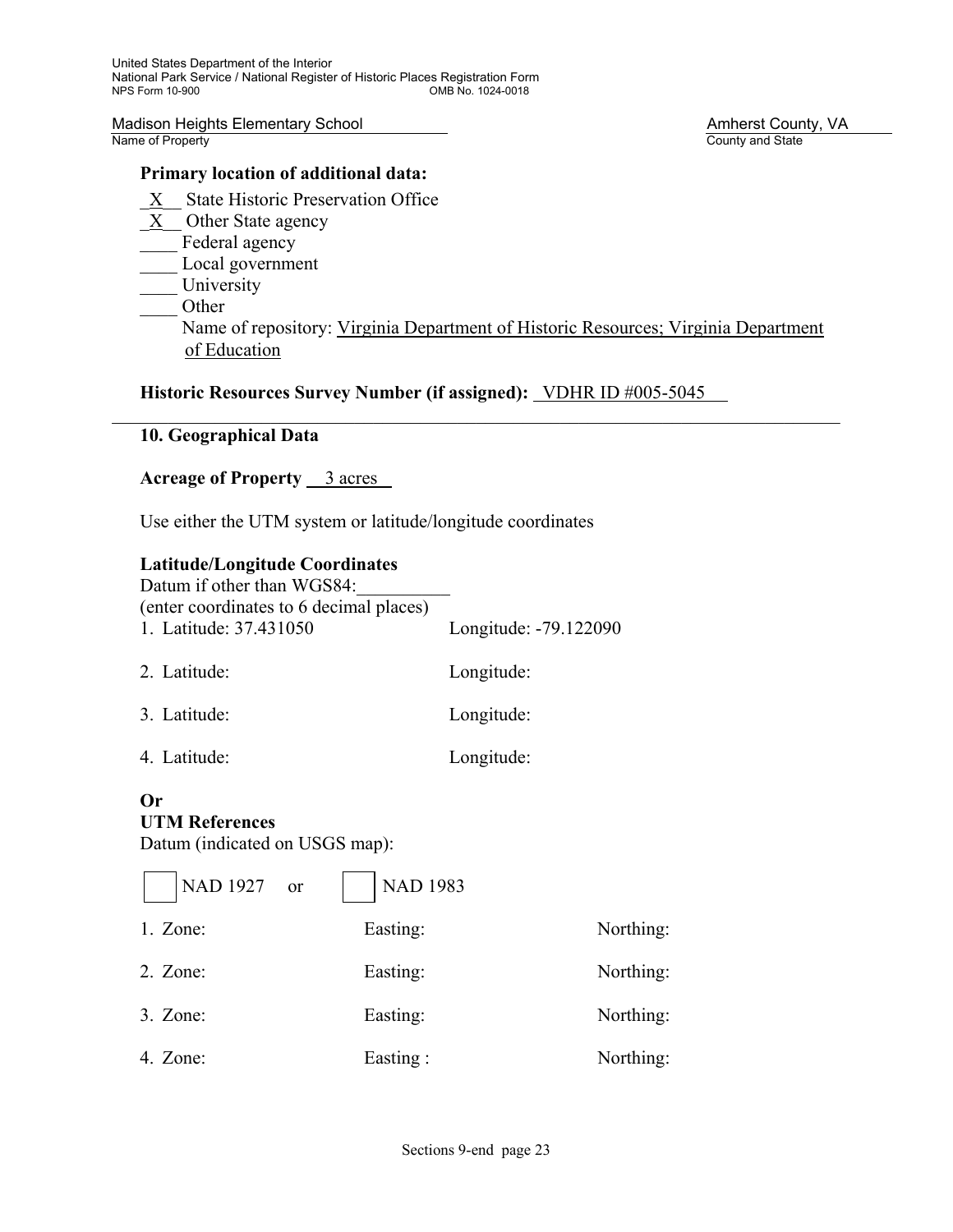Madison Heights Elementary School **Amherst County, VA**<br>
Name of Property **Amherst County Amherst County Amherst County** Amherst County Amherst County Amherst County Amherst County Amherst County Amherst County Amherst Coun

County and State

# **Verbal Boundary Description** (Describe the boundaries of the property.)

Oriented along Phelps Road in Amherst County, Virginia, the property is roughly bounded by Phelps Road to the southwest, Center Street to the southeast, a large field to the northeast, and residential properties and the Madison Heights Water Office to the northwest. The Tax Parcel ID assigned to the property by Amherst County is 155DA44. The historic boundary is coterminous with the tax parcel's perimeter. The true and correct historic boundary is shown on the attached Location Map and Sketch Map.

**Boundary Justification** (Explain why the boundaries were selected.)

The historic boundary includes all known historic resources, the property's historic setting, and encompasses the acreage historically associated with the Madison Heights Elementary School since the 1930s.

 $\mathcal{L}_\mathcal{L} = \mathcal{L}_\mathcal{L} = \mathcal{L}_\mathcal{L} = \mathcal{L}_\mathcal{L} = \mathcal{L}_\mathcal{L} = \mathcal{L}_\mathcal{L} = \mathcal{L}_\mathcal{L} = \mathcal{L}_\mathcal{L} = \mathcal{L}_\mathcal{L} = \mathcal{L}_\mathcal{L} = \mathcal{L}_\mathcal{L} = \mathcal{L}_\mathcal{L} = \mathcal{L}_\mathcal{L} = \mathcal{L}_\mathcal{L} = \mathcal{L}_\mathcal{L} = \mathcal{L}_\mathcal{L} = \mathcal{L}_\mathcal{L}$ 

# **11. Form Prepared By**

name/title: Kayla Halberg, Marcus Pollard, and Victoria Leonard organization: Commonwealth Preservation Group street & number: PO BOX 11053 city or town: Norfolk state: VA zip code: 23517 e-mail: kayla@commonwealthpreservationgroup.com telephone: 757-905-4380 date: November 2018

# **Additional Documentation**

Submit the following items with the completed form:

 **Maps:** A **USGS map** or equivalent (7.5 or 15 minute series) indicating the property's location.

 $\mathcal{L}_\mathcal{L} = \mathcal{L}_\mathcal{L} = \mathcal{L}_\mathcal{L} = \mathcal{L}_\mathcal{L} = \mathcal{L}_\mathcal{L} = \mathcal{L}_\mathcal{L} = \mathcal{L}_\mathcal{L} = \mathcal{L}_\mathcal{L} = \mathcal{L}_\mathcal{L} = \mathcal{L}_\mathcal{L} = \mathcal{L}_\mathcal{L} = \mathcal{L}_\mathcal{L} = \mathcal{L}_\mathcal{L} = \mathcal{L}_\mathcal{L} = \mathcal{L}_\mathcal{L} = \mathcal{L}_\mathcal{L} = \mathcal{L}_\mathcal{L}$ 

- **Sketch map** for historic districts and properties having large acreage or numerous resources. Key all photographs to this map.
- **Additional items:** (Check with the SHPO, TPO, or FPO for any additional items.)

# **Photographs**

Submit clear and descriptive photographs. The size of each image must be 1600x1200 pixels (minimum), 3000x2000 preferred, at 300 ppi (pixels per inch) or larger. Key all photographs to the sketch map. Each photograph must be numbered and that number must correspond to the photograph number on the photo log. For simplicity, the name of the photographer, photo date, etc. may be listed once on the photograph log and doesn't need to be labeled on every photograph.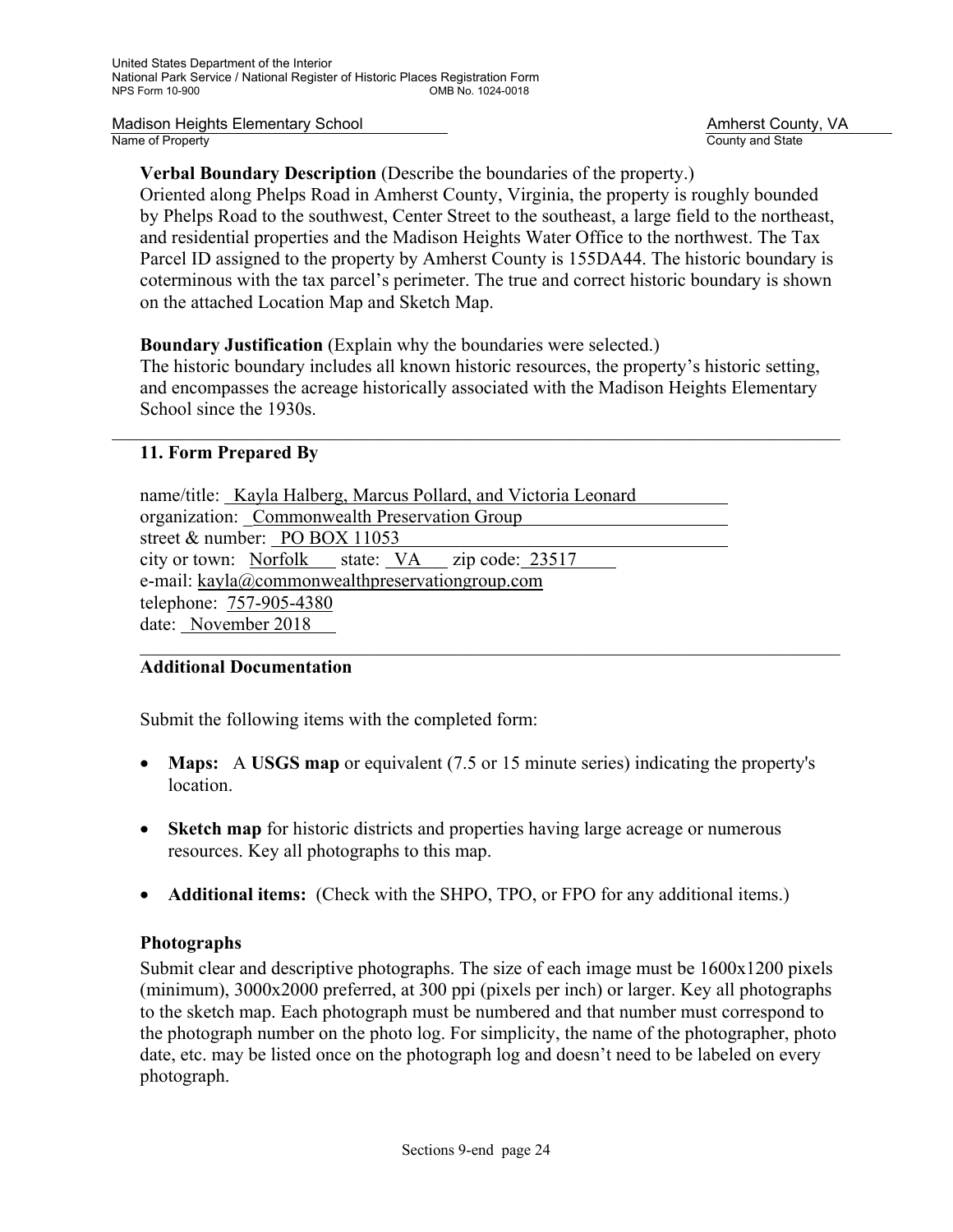### **Photo Log**

Name of Property: Madison Heights School City or Vicinity: Madison Heights County: Amherst State: VA Photographer: Victoria Leonard and Bill Inge Date Photographed: 3/16/2018

Description of Photograph(s) and number, include description of view indicating direction of camera:

- 1 of 32: 1939 school building façade, facing north
- 2 of 32: 1939 school building façade, facing east
- 3 of 32: 1939 school building façade, facing west
- 4 of 32: 1939 school building façade and window detail, facing west
- 5 of 32: 1939 school building chimney detail
- 6 of 32: 1939 school building, entrance detail

7 of 32: 1966 auditorium addition hyphen, facing north

8 of 32: 1939 school building and 1966 auditorium addition façade, facing north

9 of 32: 1939 school building, 1966 auditorium addition, and 1930s addition to original high school, facing northwest

10 of 32: 1966 auditorium addition east elevation, facing northwest

11 of 32: 1966 auditorium addition, east wing elevation, facing northwest

12 of 32: 1930 addition to original high school, east elevation, facing west

13 of 32: 1930s additions to original high school, north elevations, facing south

14 of 32: Rear of school building and additions and rear parking lot, facing southwest

15 of 32: 1966 addition to elementary school, east elevation, facing northwest

16 of 32: Rear wing of 1939 school building, east elevation, facing west